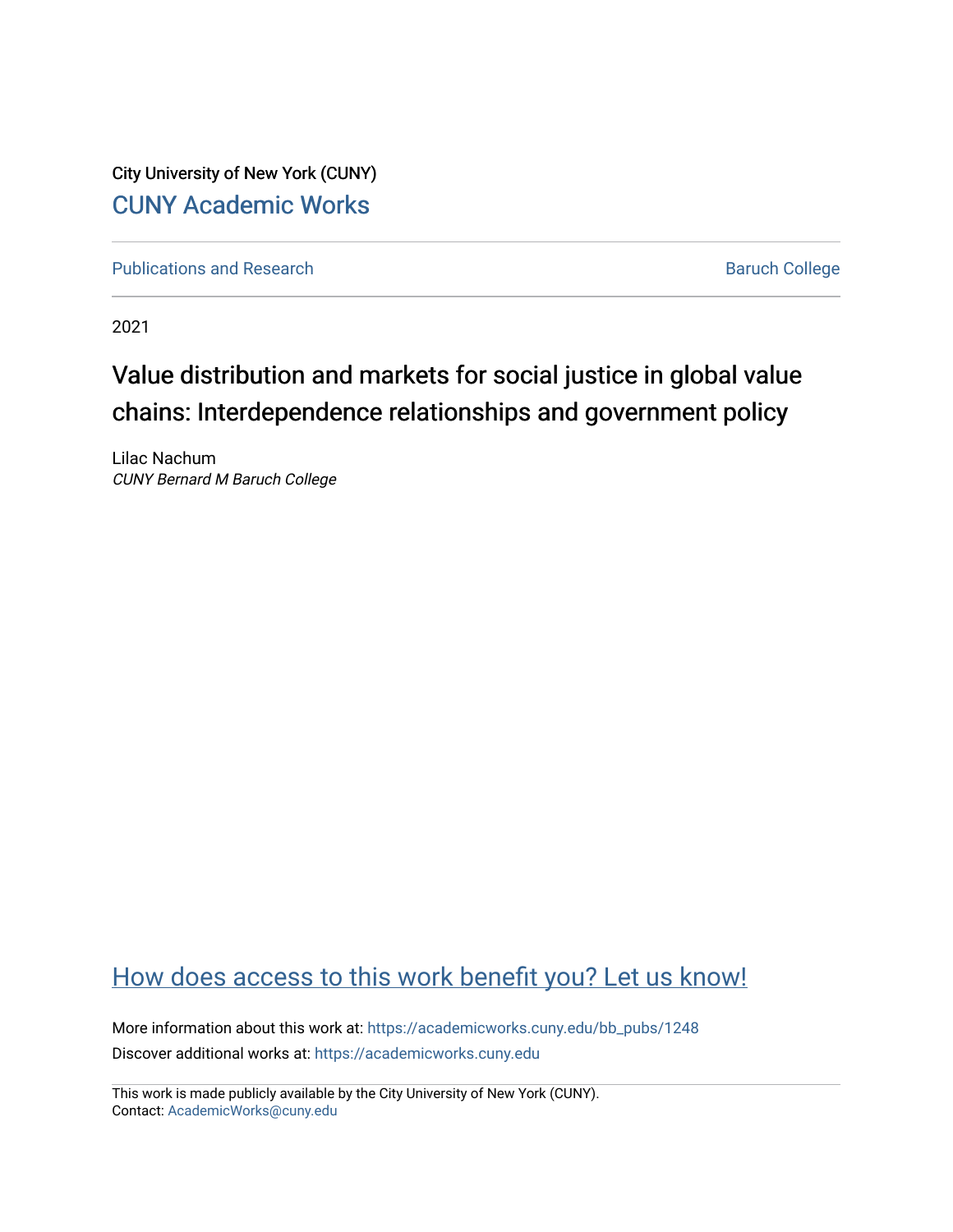# Value distribution and markets for social justice in global value chains: Interdependence relationships and government policy

# Lilac Nachum

International Business Department, Baruch College, City University New York, 55 Lexington Avenue, New York, NY 10010-5585, USA.

#### Correspondence:

L Nachum, International Business Department, Baruch College, City University New York, 55 Lexington Avenue, New York, NY 10010-5585, USA.

e-mail: lilac.nachum@baruch.cuny.edu

#### Abstract

Global value chains are highly prone to distortions in value distribution among participants. Their global fragmentation and relational governance undermine the effectiveness of regulatory intervention in amending these distortions. In this paper, I propose a new mechanism to administer value distribution that is in tune with the nature of these production systems. Building on interdependence theory, I suggest that interdependencies inherent in the cospecialized nature of supply chains give participants the power to alter the trade-offs between investment in social causes and economic gains and to incentivize socially desired behavior. I show how the interdependence logic manifests at varying levels of the GVC, including the producing constituencies, governments, and international organizations, as well as civil society. These dynamics create markets for social justice that are driven by relationships among GVC participants and operate simultaneously at different scales. I further posit that the effectiveness of interdependence relationships as a valuedistributing mechanism is socially-constructed and outline the social conditions that determine the outcomes. I specify the varying impact of governments on interdependence relationships – as activators, facilitators, or inhibitors of the transformative power of interdependencies – and discuss their effectiveness. Journal of International Business Policy (2021). https://doi.org/10.1057/s42214-021-00105-w

Keywords: global value chains; government policy; social justice; value distribution; interdependence theory; power asymmetries

Nike and its retailers capture nearly 90% of the revenues of each shoe sold, whereas the combined revenues of the manufacturers of these shoes, which incur the cost of labor and material, amount for 12%. The labor employed in the production receives 0.4% of the revenues (Rodrige, Comtois, & Slack, [2013](#page-22-0)). Similar patterns are apparent across industries, including consumer electronics, iPhones and others (Dedrick, Kraemer, & Linden, [2011;](#page-21-0) Kraemer, Linden, & Dedrick, [2011](#page-22-0)). Such uneven value distribution is

Received: 10 August 2019 Revised: 21 February 2021 Accepted: 23 February 2021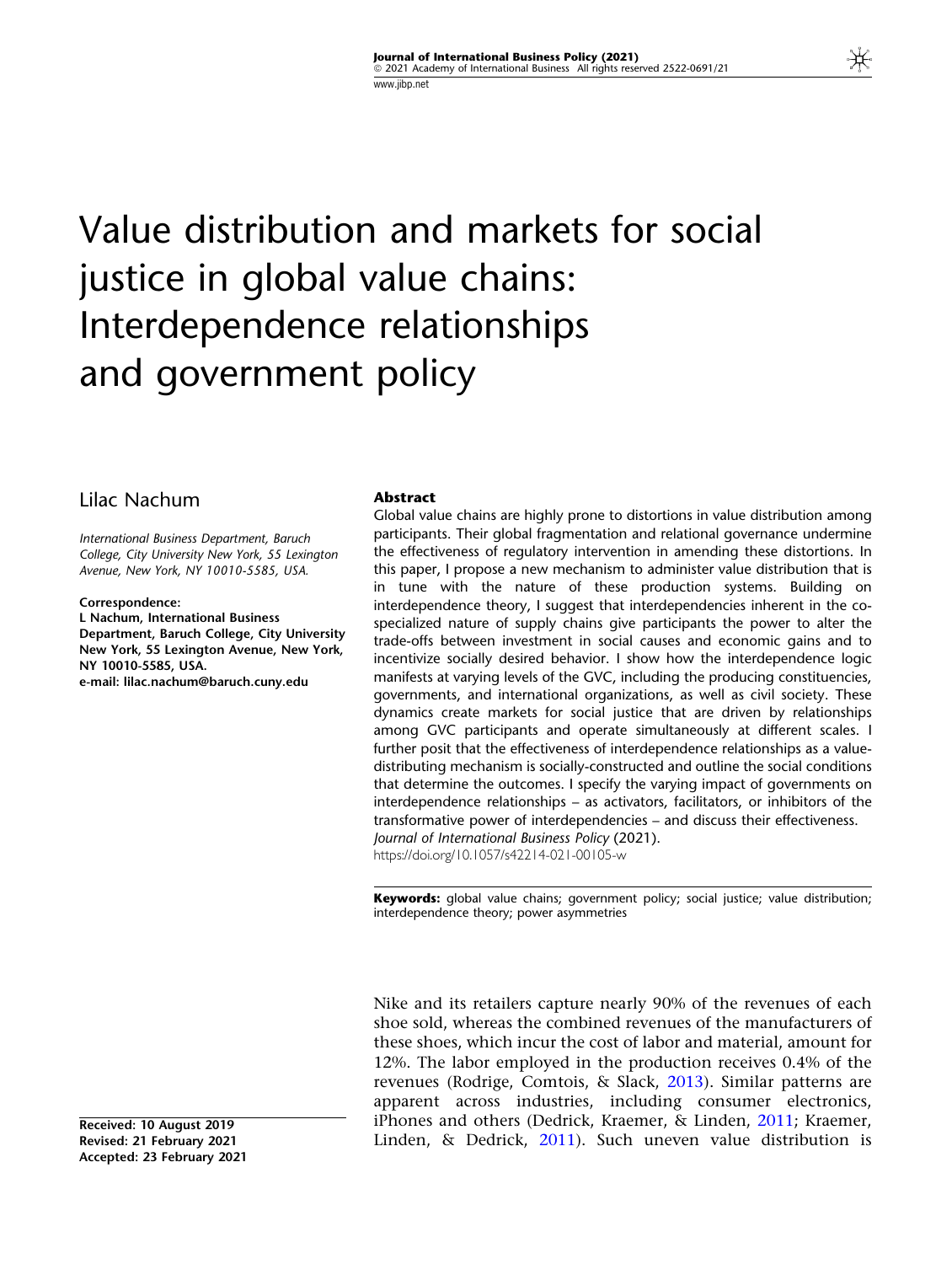inconsistent with predictions of economic theory, according to which in equilibrium, economic actors generate rent from their participation in value creation that is proportional to the resources they invest (Lepak, Smith, & Taylor, [2007;](#page-22-0) Medema, [2007](#page-22-0); Pitelis, [2009\)](#page-22-0). What then explains the uneven distribution of value among global value chain (GVC)'s participants? Why do neither market nor non-market forces impose value distribution that is aligned with value creation, in agreement with theoretical predictions? And in the failure of markets to distribute value adequately, why do governments not correct for these inequalities?

These questions are by no means new. Distortions of value distribution in GVCs and their consequences for economic development and social welfare have attracted enormous research attention for decades. Much of the GVC literature has sought means to reduce them and proposed a variety of government policies towards this end (Gereffi, [2018;](#page-21-0) Henderson et al., [2002](#page-21-0); Kaplinsky, [2005;](#page-21-0) Milberg & Winkler, [2013;](#page-22-0) Powell, [2014;](#page-22-0) World Bank, [2020\)](#page-23-0). The stubborn persistence and proliferation of imbalanced value distribution in GVCs raise concerns regarding the effectiveness of these solutions (Bair & Werner, [2011](#page-20-0); Uramoto & Nachum, [2018](#page-23-0)). Some studies show that not only do the anticipated gains of the policy recommendations not always materialize, they may lead to the opposite outcomes, locking participants in lowvalue added activities that undermine their ability to increase the share of value from their GVC participation (Humphrey & Schmitz, [2002;](#page-21-0) Ponte, & Gibbon, [2005;](#page-22-0) Rossi, [2013;](#page-22-0) Taglioni & Winkler, [2016\)](#page-23-0).

This state of affairs is troubling. GVCs have become the predominant organizational platform through which production is coordinated and organized on a global basis, accounting at the closing of the 2010s for 80% of global trade and 60% of global production (Antras, [2020](#page-20-0); World Bank, [2020](#page-23-0)). Some observers suggest that they have come to displace firms as the principal entity of value creation (Miles & Snow, [2007\)](#page-22-0). Inadequate value distribution of an organizational form of such significance is disturbing. It affects the well-being of millions of people around the world and undermines global value-creation potential (Bapuji, Ertug, & Shaw, [2020\)](#page-20-0).

In this paper, I seek to address this gap. I build on research on power in GVCs (Dallas, [2014;](#page-20-0) Dallas, Ponte, & Sturgeon, [2019](#page-20-0); Grabs & Ponte, [2019;](#page-21-0) Mahutga, [2014\)](#page-22-0), and combine it with insights of interdependence theory (Coleman, [2011](#page-20-0); Deutsch, [1949,](#page-21-0) [1973;](#page-21-0) Johanson & Johanson, [2005](#page-21-0)), to develop a conceptualization of power that originates in interdependence relationships among GVC participants. I posit that interdependence relationships are a powerful mechanism for change because interdependencies are inherent in the very nature of value creation in GVCs (Gereffi, [2018](#page-21-0)), and their reciprocal nature is in tune with the combination of collaboration (in value creation) and competition (in value capture) that characterizes these production systems (Chatain & Zemsky, [2011;](#page-20-0) Lepak et al., [2007;](#page-22-0) Tjosvold & Wu, [2009](#page-23-0)). Conceptualizing interdependence relationships as a socially constructed concept that is subject to social legitimation (Coleman, Vallacher, & Noward, [2011;](#page-20-0) Emerson, [1962](#page-21-0); Kelly et al., [2003](#page-22-0)), I outline the transformative power of interdependence dynamics as the outcome of the social legitimation of the multiple societal contexts in which GVCs operate, and demonstrate its variation across societal settings and different GVC constellations. This conceptualization offers ground for distinguishing among four generic types of GVCs that vary by the effectiveness of the interdependence logic as a force for change and result in varying distributional outcomes. I show the varying role of government policy in each of these GVC types and suggest that the interdependence logic does not replace governments but rather assign them different roles.

With these conceptualizations, I advance discussions of value distribution in GVCs in several important ways. For one, the employment of the interdependence logic as a mechanism for change offers a novel approach for amending distributional distortions in GVCs. This approach is particularly suitable for a fragmented and diffused production system like the GVC that is scattered across different institutional settings with no hegemonic power to regulate them (Overdevest & Zeitlin, [2014;](#page-22-0) Sabel & Zeitlin, [2010\)](#page-23-0). Interdependence relationships derive their transformative power from dynamics inherent in the nature of GVCs, making them a powerful solution for correcting for distributional distortions, and substitute for a predominant authority in setting up the terms for operation and value distribution (Mayer & Phillips, [2017;](#page-22-0) Schrank & Whitford, [2011](#page-23-0)). Interdependencies create markets for social justice whereby economic incentives, originating in relationships internal to the GVCs, bring about change (Budish, Lee, & Shim, [2019\)](#page-20-0). Their transformative power originates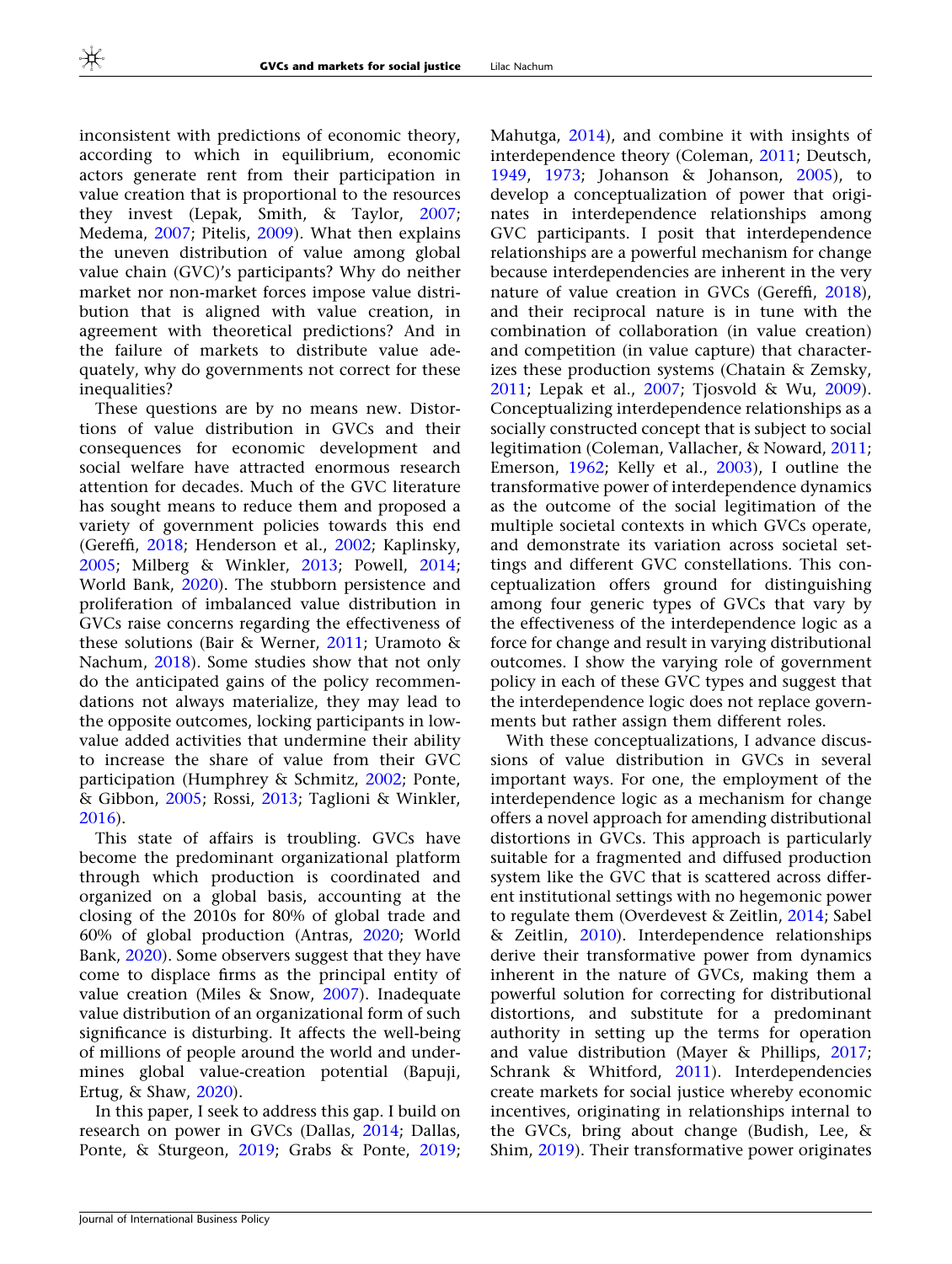in the very reasons for distributional distortions, namely power and interdependence asymmetries that are inherent in the nature of GVCs.

Further, by placing societal legitimation of the interdependence logic at the center of the discussion, I offer a framework for a systematic analysis of context, and contribute to extant research whose case-based, fragmented nature has often challenged such analyses. This framework enables me to delineate the contextual characteristics that permit the manifestation of the interdependence logic and define the boundaries of its transforming power. Absent these characteristics, interdependence relationships do not increase social welfare and may even be employed to undermine it. These contributions advance research about the complementarity between transnational and domestic efforts as the key for social change and just distributional outcomes (Amengual, [2010;](#page-20-0) Amengual & Chirot, [2016;](#page-20-0) Bartley, [2011](#page-20-0); Bruszt & McDermott, [2014;](#page-20-0) Locke, [2013\)](#page-22-0). The framework I introduce offers ground for expanding these discussions to multiple types of GVCs, including South–South and South– North GVCs, which represent distinctive challenges for distributional outcomes. It also draws attention to constituencies that have gone unnoticed by extant research although they have considerable impact on value distribution, such as consumers and their consumption behavior.

Lastly, the framework I develop provides an overarching theoretical ground for identifying the diverse and nuanced role that governments play in activating, facilitating, or prohibiting the interdependence logics. It enables one to examine the varying consequences of government policy for value distribution in different types of GVCs. This analysis offers suggestive normative lessons regarding the adequate role for governments in amending distributional distortions in GVCs.

# ADDRESSING DISTORTIONS IN VALUE DISTRIBUTION IN GVCS: THE THEORETICAL BUILDING BLOCKS

The framework I develop below derives its impetus from three principles that underlie value distribution in GVCs. Below I outline the theoretical underpinnings of each of them. $<sup>1</sup>$ </sup>

## Goal: Economic Development Versus Value **Distribution**

Discussions of value distribution in GVCs are typically geared towards understanding of the way by which countries can employ GVC participation as a mechanism towards economic and social development (Coe & Young, [2015](#page-20-0); Gereffi, [2018;](#page-21-0) Henderson et al., [2002](#page-21-0); Schrank, [2004\)](#page-23-0). Implicit in these discussions is the search for unilateral gains of individual countries and they result in policy recommendations that would serve this end. I posit that this approach is inconsistent with the contested nature of value distribution in GVCs whereby gains captured by each participant are dependent on impoverishment of others (Chatain & Zemsky, [2011](#page-20-0); Lepak et al., [2007;](#page-22-0) McGrath, [2018\)](#page-22-0). Nor is it in tune with a global production system that transcends national borders and operates on multiple geographic scales, whereby the association of value to particular locations is obscured by global ambiguities (Baldwin, [2016;](#page-20-0) Mayer & Gereffi, [2010](#page-22-0)). Such a system requires an approach that encompasses the system as a whole, and is attentive to the fact that amending distortions in one country may accentuate them in others (McGrath, [2018;](#page-22-0) Werner, [2019](#page-23-0)). The framework I develop below reflects on these principles and changes the focus from developmental and social goals of individual countries to a balanced distribution of value in the GVC as a whole. The GVC thus becomes the unit of analysis, and attention shifts to the dynamics that determine value distribution in the system as a whole rather than the economic development of individual nodes within it (Dicken, et al., [2001](#page-21-0)).

# Constituencies: Participants in the Negotiation for Value

Discussions of the constituencies that negotiate for value in GVCs have focused predominantly on lead firms and their manufacturers as the major contenders for value and determinants of distributional outcomes (Gereffi, Humphry, & Sturgeon, [2005\)](#page-21-0). Recent attempts offered broader frameworks that view these participants within a broad societal context (Coe, Dicken, & Hess, [2008](#page-20-0); Gereffi, [2019](#page-21-0)) but the focus remained the dyad as the critical determinant of the outcome (Coe & Young, [2015,](#page-20-0) [2019](#page-20-0)). In departure from this approach, I suggest that the structure of GVCs, whereby layers of activities are nested within each other with cross influences among them, requires a framework that recognizes relationships among multiple participants whose collective and simultaneous actions determine the distributional outcomes (Gereffi, [2019;](#page-21-0) Levy, [2008\)](#page-22-0). To varying degrees, and in different ways, each of these constituencies has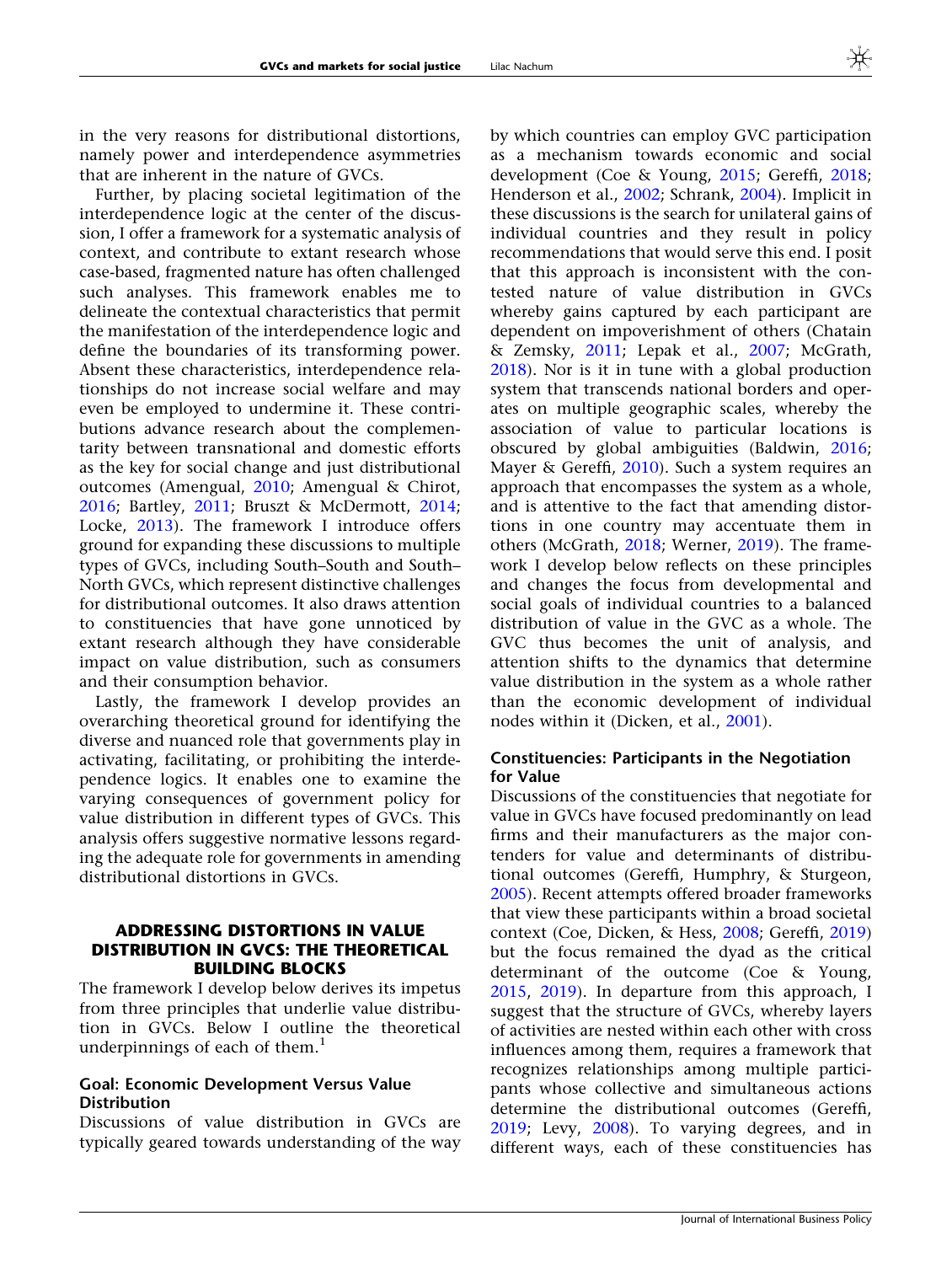the power to influence the behavior of others, but the substance of their power, the means they possess to exploit it, and the geographic scale at which power manifests are different (Antras, [2020;](#page-20-0) Davis, Kaplinsky, & Morris, [2018](#page-21-0); McGrath, [2018;](#page-22-0) Werner, [2019](#page-23-0)). A unified framework that ties these multiple participants together mirrors the plurality of causes of distributional distortions and offers an appropriate lens through which to analyze the separate and collective influences of different constituencies and the linkages among them as they cut within and across GVC scales (Caschili, Medda, & Wilson, [2015](#page-20-0); Levy, [2008](#page-22-0)).

# Mechanisms: Sources of Power to Affect Value Distribution

Explicitly or not, most GVC research has viewed power as the determinant of the economic gains and distributional outcomes of value chain participation (Dallas, [2014;](#page-20-0) Dallas et al., [2019;](#page-20-0) Davis et al., [2018\)](#page-21-0). Research in this area has specified the analytical scope within which multiple power dimensions manifest and are exploited by different constituencies, whether in governance structure and GVC type (Gereffi et al., [2005;](#page-21-0) Grabs & Ponte, [2019\)](#page-21-0) or else in relational dynamics among participants (Coe & Young, [2015](#page-20-0); Henderson et al., [2002\)](#page-21-0). I build on these conceptualizations and extend them by advancing a notion of power that originates in interdependence relationships (Deutsch, [1949,](#page-21-0) [1973](#page-21-0); Johanson & Johanson, [2005;](#page-21-0) Coleman, [2011](#page-20-0); Tjosvold & Wisse, [2009\)](#page-23-0).

For several reasons, this approach is particularly appealing with reference to GVCs. For one, interdependencies are germane to the nature of GVCs whose co-specialized nature entails that value creation by each constituency determines the ability of others to create value. This implies that there are high levels of reciprocal interdependencies among participants which shape the nature of the relationships among them (Gereffi et al., [2005](#page-21-0)). The appeal of an interdependence relationships lies in that it derives its transformative power from the very conditions that cause distortions in value distribution – that is, power and interdependence asymmetries (Medema, [2007](#page-22-0)), turning the causes of the distortions into the force for correcting them.

Moreover, participants' contribution to value creation by the GVC depends on their ability to appropriate value because resources available for

participants to invest in value creation are generated via value appropriation (Chatain & Zemsky, [2011;](#page-20-0) Lepak et al., [2007](#page-22-0); Pitelis, [2009](#page-22-0)). In such value-creation systems, interests of individual actors cannot be fully separated from each other (Deutsch, [1973](#page-21-0)), undermining the effectiveness of uni-directional sources of power whereby powerful actors impose their will on less powerful ones (Dahl, [1957;](#page-20-0) Emerson, [1962](#page-21-0)). Interdependence relationships offer adequate basis for the understanding of these dynamics because they enable one to conceptualize relationships that connect participants to each other simultaneously in shared interest in maximizing joint value creation and in competition for respective shares of this value (Tiosvold  $\&$  Wu, [2009\)](#page-23-0).

In addition, the interdependence logic is in tune with the ubiquity of relational governance in GVCs (Gereffi et al., [2005](#page-21-0); Coe et al., [2008](#page-20-0); Dicken et al., [2001\)](#page-21-0). This governance mechanism resides outside the domain of formal authority and undermines sources of power that derive their impetus from such authority (Mayer & Gereffi, [2010](#page-22-0)). The power of interdependence, which originates in reciprocity and mutual interests in the pursuit of exchange relationships, is consistent with these non-market voluntary relational governance mechanisms and overcomes limitations of concepts of power that are based on control and domination (Schrank, [2005](#page-23-0)). This is ever more so as these relational dynamics take place across local jurisdictions that operate in parallel to each other with no sovereign with hegemonic authority and power to control them (Overdevest & Zeitlin, [2014,](#page-22-0) [2018](#page-22-0); Sabel & Zeitlin, [2010\)](#page-23-0).

Lastly, the interdependence logic is less sensitive to the erosion effect of crossing borders that is inherent in the way GVCs function. As constituencies become foreign when they cross borders, their power is transformed and at time entirely dissipates, undermining the value of sources of power that are defined by borders (McGrath, [2018](#page-22-0); Mezzadra & Neilson, [2013\)](#page-22-0). These GVC attributes make the interdependence logic a powerful mechanism for changing behavior, and offer compelling logic for conceptualizing distributional outcomes in GVCs. In the following section, I outline the variety of ways by which interdependence relationships empower GVC participants to amend behavior and channel it towards social causes.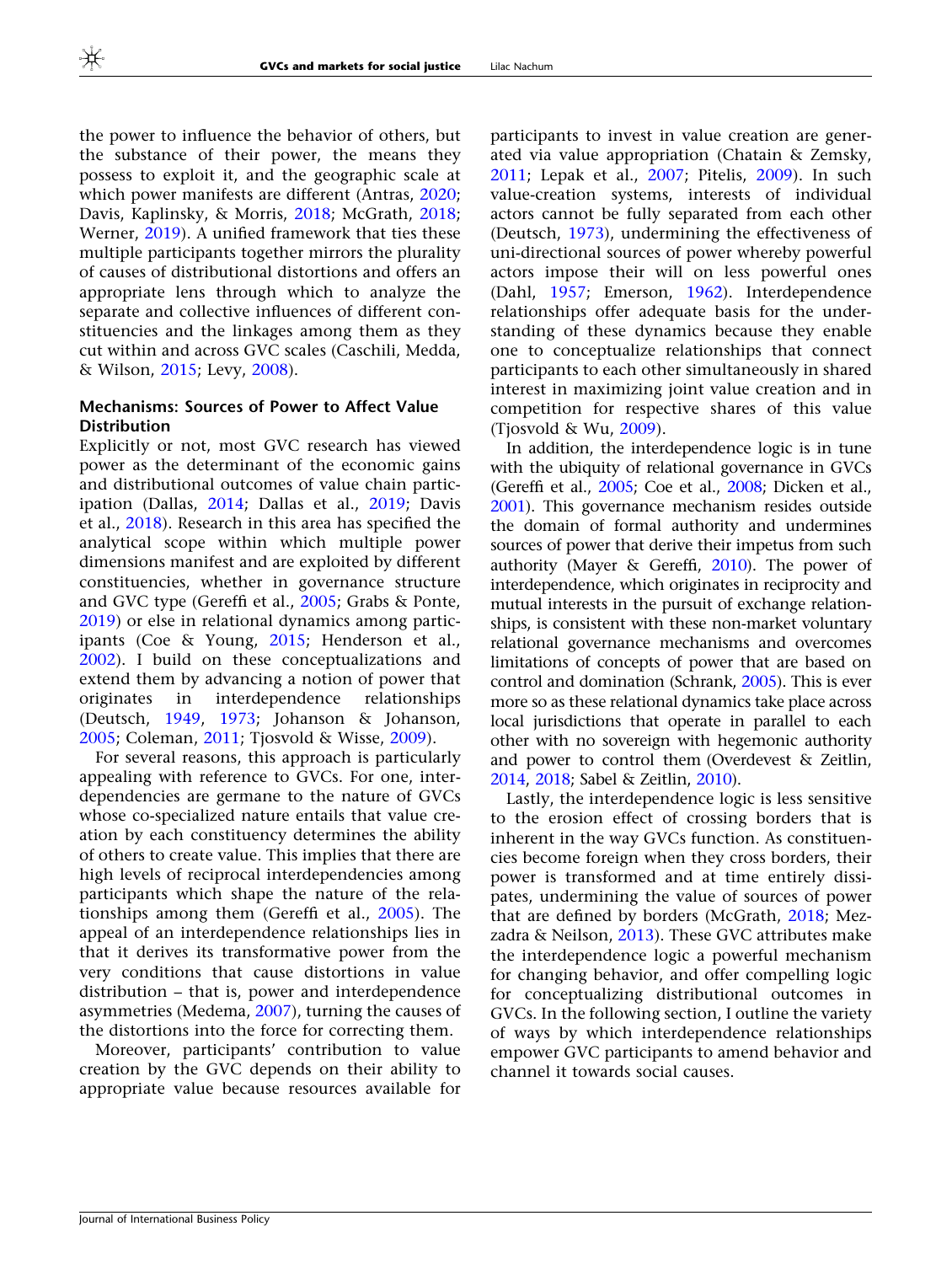# THE POWER OF INTERDEPENDENCIES AS A MEANS TOWARDS BALANCED VALUE **DISTRIBUTION**

The premise of interdependence theory is that goals' overlap and dependence on actions of others for their achievement create interdependence relationships among otherwise independent constituencies (Coleman et al., [2010\)](#page-20-0). The greater the need for resources of others as a condition for the attainment of own goals, the stronger the interdependence relationships. GVCs are prime example of such situations. The desire to benefit from specialization has led to fragmentation of the production among multiple participants, each specializing in a single part of the production and dependent on others for both inputs into its own production as well as for market for its output (Gereffi, [2018\)](#page-21-0). The sources of interdependence vary considerably in their substance and nature, but they share a common feature in that one's goal cannot be accomplished without some provisions of others (Johnson & Johnson, [2005;](#page-21-0) Kelley et al., [2003\)](#page-22-0). For instance, Apple is dependent upon Foxconn for the manufacturing of its electronic components; Bangladesh is dependent on cotton-growing countries for the production of textiles. Neither of these can accomplish their own production goals without these respective inputs. In turns out that Foxconn is dependent on Apple for its ability to put its manufacturing skills to effective use and cottongrowing countries need Bangladesh as a market for their cotton.

The strength of interdependencies varies across constituencies to relationships because some have more alternative options to achieve their goals than others (Coleman et al., [2010;](#page-20-0) Emerson, [1962;](#page-21-0) Tjosvold & Wisse, [2009](#page-23-0)). Size variations determine the availability of one's own resources as possible alternatives for reliance on others (Dindial, Clegg, & Voss, [2020\)](#page-21-0). Resource-rich entities may possess some of the resources internally, making them less dependent on others, or else have access to alternative sources that offer similar benefits (Johnson & Johnson, [2005\)](#page-21-0). Greater specialization and assets specificity to relationships that have little productive use outside of them reduce alternative sources and increase interdependencies (Williamson, [1996\)](#page-23-0). These differences create interdependence asymmetries among members to the relationships (Coleman et al., [2010\)](#page-20-0). For instance, Zara employs its own resources to manufacture internally about half of the apparel it sells, reducing its dependence on apparel manufacturers. H&M employs about

2000 manufacturers around the world, decreasing its dependence on individual manufacturers and enabling it to switch production among them.

Asymmetries give less-dependent actors the power to amend the behavior of the more dependent ones. GVCs offer multiple examples of the way by which less-dependent participants, including lead firms, countries, and civil society, employ their power to amend the behavior of more dependent participants in directions they deem appropriate. Dependent actors, whose dependency originates in the narrow range of alternatives they have for given relationships, are likely to accept the demand of powerful members and amend their behavior accordingly. Less-dependent members have incentives to employ their power to modify others' behavior because their own goal achievement depends on the behavior of others (Magee & Galinsky, [2008;](#page-22-0) Tjosvold & Wisse, [2009](#page-23-0)). The pressure of global apparel brands on their manufacturers to improve governance standards in their factories in order for them to avoid reputational damage on this ground is a case in point (Alamgir & Banerjee, [2018;](#page-19-0) Donaghey & Reinecke, [2018](#page-21-0)). These variations define the options and constraints that constituencies can impose on others, the mechanisms they have to amend each other behavior, and the strength of their transforming power (Lammers & Galinsky, [2009](#page-22-0)).

Interdependence relationships are inherent in the nature of GVCs, whose fragmented, co-specialized character implies that participants' ability to produce output is entirely dependent upon inputs received by others (Gereffi, [2018\)](#page-21-0). The multiplicity of the participants involved in GVCs, their varying positions and roles, and their diverse sources of power create a variety of complex interdependence relationships (Levy, [2008\)](#page-22-0).

Thus, in low-skilled, labor-intensive industries, size, skills, and financial power variations among lead firms, their manufacturers and labor create vast interdependence asymmetries (Dindial et al., [2020;](#page-21-0) Gereffi et al., [2005](#page-21-0)). Lead firms' global reach and mobility enable switching manufacturers and countries at relatively low cost, offering them more alternative options than those available to the manufacturers, and reducing their interdependence on them. Lead firms in these industries engage with thousands of suppliers whose skills are often undifferentiated, and at time develop capabilities that are specific to lead firms' needs. Ikea's relationships with its South-East Asian manufacturers suggest an example of such relationships.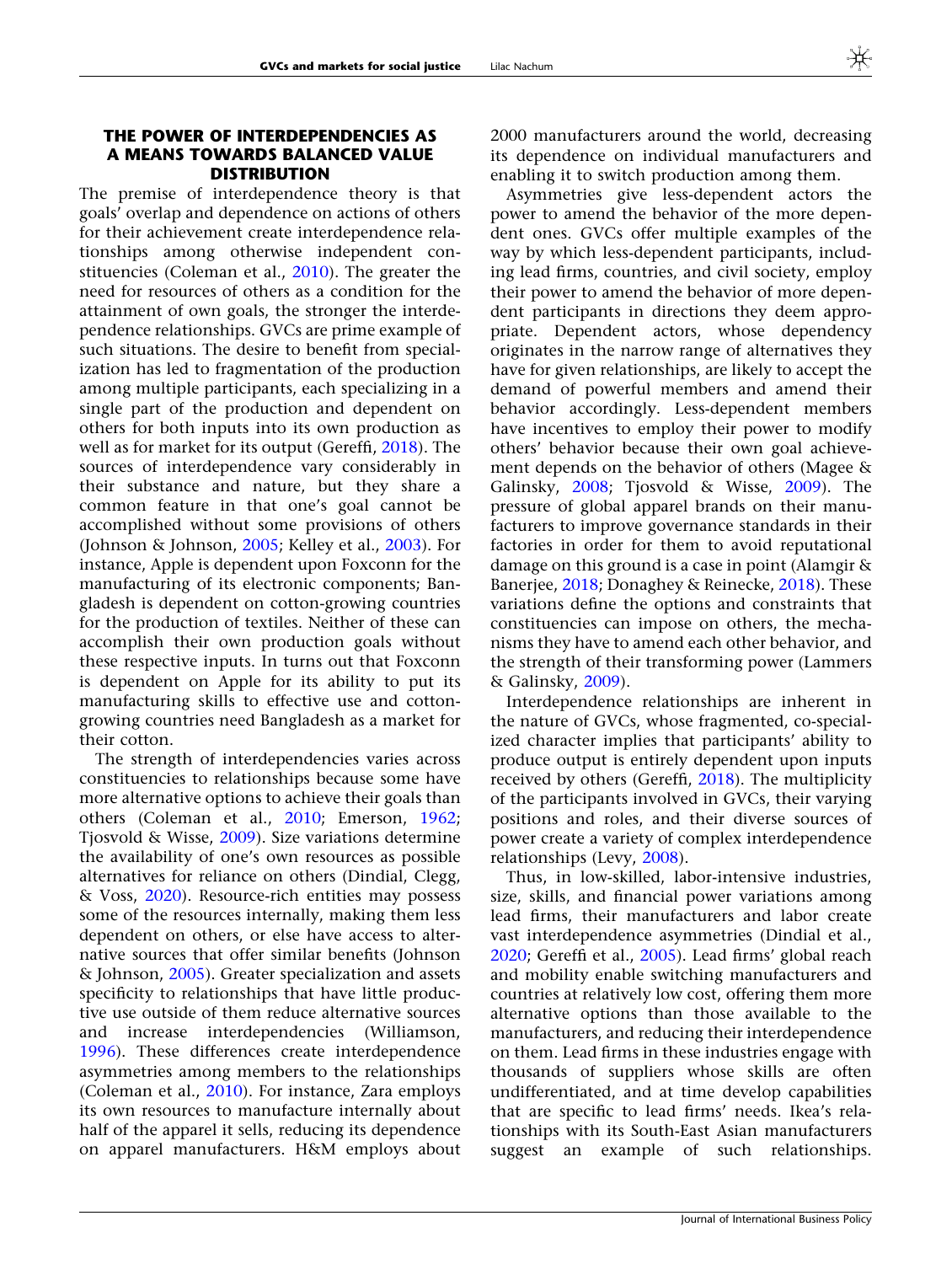Capability upgrade and greater differentiation of these manufacturers increased interdependence asymmetries due to their specificity to Ikea's needs (Ivarsson & Alvstam, [2011\)](#page-21-0). Elsewhere, interdependence relationships might be characterized by a lower level of asymmetry, such as the relationships between China's SIAM and GM, and at time no asymmetries, for which the relationships between Apple and Foxconn suggest an example (Dindial et al., [2020](#page-21-0). Apple is Foxconn's dominant client and Foxconn handles the majority of Apple's production, and both firms have found it difficult to diversify their business relationships (Chan, Pun, & Selden, [2013\)](#page-20-0).

Interdependence asymmetries also prevail at the macro level (Baldwin, [2012;](#page-20-0) Newman & Posner, [2011\)](#page-22-0). Political scientists have long recognized that globalization entails that countries' political and economic prosperities are inextricably tied together in complex interdependence relationships (Keohane & Nye, [1973,](#page-22-0) [1987](#page-22-0); Wagner, [1988\)](#page-23-0). These interdependencies serve as a source of power employed by governments to modify the political discourse in other countries, and achieve various political goals. In the context of GVCs, the fragmented nature of the production and the separation of the production and consumption that characterizes GVCs gives less-dependent countries leverage over more dependent ones. The power of these interdependencies and the balance between the participating entities to the relationships depends on their own resources and the alternative they have. For instance, in low-skill, low-cost GVCs, there are often multiple sources of supply whereas the consumption is concentrated in a small number of countries. This creates large interdependence asymmetries between producing and consuming countries, giving the latter power to demand change in return for market access. The power that originates in these interdependences can be employed in a variety of ways, for the greater good of those holding the power, keeping blind eyes to injustice and human-rights violations, or else to demand social change and governance standards (Farrell & Newman, [2019\)](#page-21-0).

GVC production-related interdependencies are nested within a global political system in which multiple international organizations (IGOs) with varying mandates and sources of power create additional layers of interdependence relationships (Abbott & Snidal, [2000](#page-19-0), [2010](#page-19-0); Gereffi, [2019;](#page-21-0) Levy, [2008;](#page-22-0) Rodrik, [2020;](#page-22-0) Standing, [2008\)](#page-23-0). They serve as a form of supranational governance mechanism that mediates between national and international norms to improve governance standards in GVCs. IGOs are a natural constituency to oversee global phenomena like GSCs but by their nature lack regulatory power. Their power originates in the endorsement of their signatory members. The latter in return are dependent upon IGOs for their credibility and legitimacy in the political milieu, creating interdependence relationships that originate in soft power (Nyu, [2004\)](#page-22-0). IGOs can affect social behavior in GVCs by directly demanding decision-makers to change their behavior in line with preferred outcomes, and indirectly by mobilizing other governments to exert pressure and pose a credibility threat for non-compliance to act in line with their preference (Barnett & Finnemore, [2004\)](#page-20-0).

The formal institutional structure that surrounds GVCs operates within a broad set of informal, voluntary associations such as NGOs, human-rights organizations, and other multi-stakeholder pressure groups. These create a form of private global governance that has exhibited remarkable power to bring about behavioral change (Cabral et al., [2019;](#page-20-0) Chambers & Kopstein, [2006](#page-20-0)), leading commentators to refer to it as a 'dictatorship of virtue' (Hayden, [2002](#page-21-0)). Although deprived of any formal entitlement, civil society has become the de facto 'legitimating authority' whose moral demands serve as forceful potency in enforcing social standards and shaping GVC distributional outcomes (Palazzo & Scherer, [2006\)](#page-22-0). This power has been utilized in relation to all GVC constituencies, including producing entities, national governments, and international organizations. The diffused nature of civil society and its amorphic form lowers its dependency on others but legitimation dynamics also operate the other way around, albeit to a lower degree. Figure [1](#page-7-0) summarizes the interdependence relationships among the multiple constituencies involved in GVCs, and shows the multiple layers in which interdependencies take place.

The power of the interdependence relationships summarized in Figure [1](#page-7-0) manifests via a variety of mechanisms. Interdependencies among lead firms, manufacturers, and labor originate in market-based relationships and are dictated by market forces of supply and demand. These economically driven interdependencies could be extended to the domain of social behavior. The introduction of codes of conduct by lead firms across GVCs, which represent privately imposed standards that define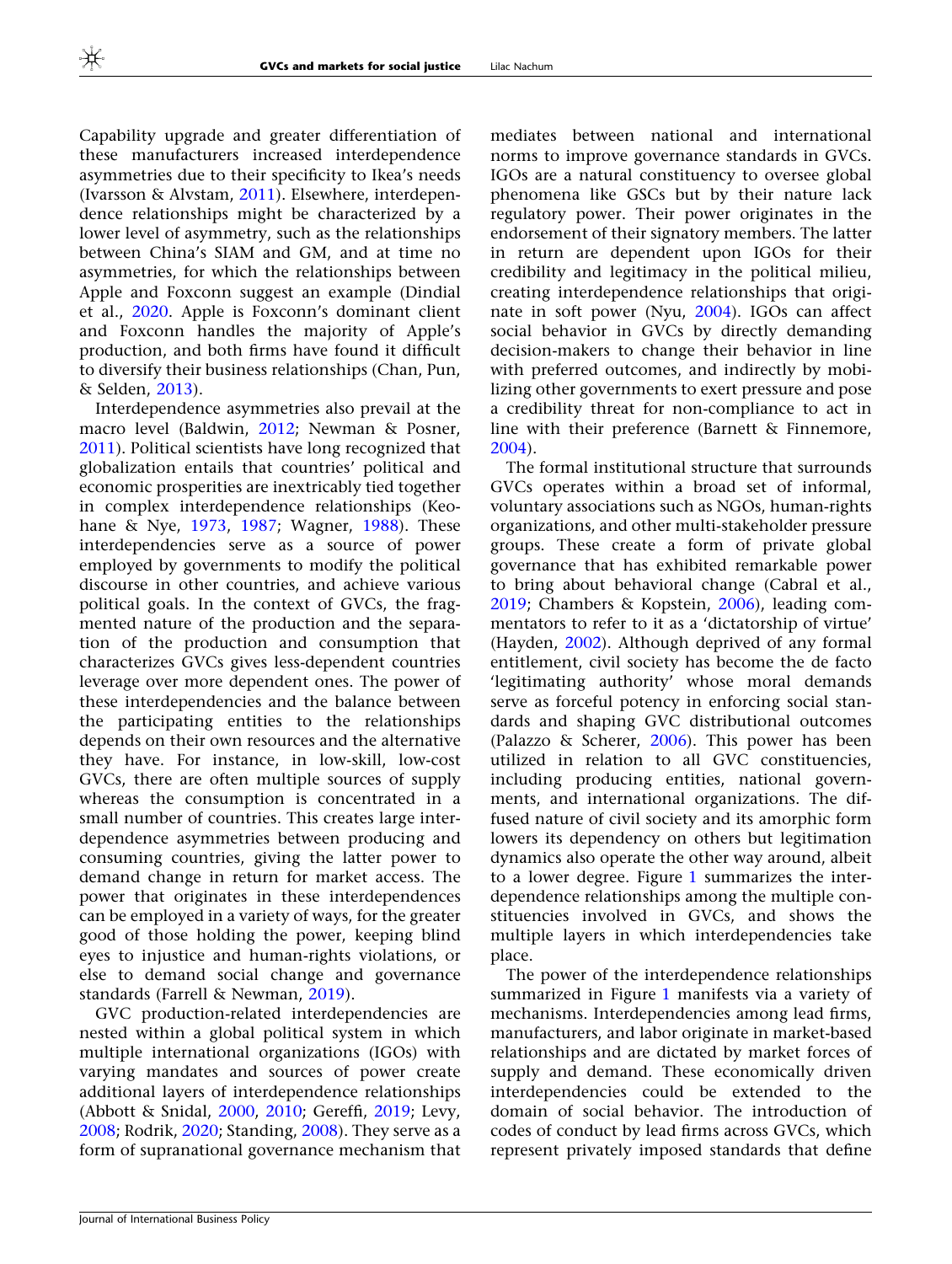<span id="page-7-0"></span>Figure 1 Interdependence relationships in global value chains (arrows specify the interdependence relationships).



the terms of governance, derive their enforcement power from the dependency of the manufacturers on lead firms for access to markets (Hamilton, Senauer, & Petrovic, [2011\)](#page-21-0). Lacking statutory authority to inspect or penalize other firms, the regulatory power of lead firms comes instead from their behavior as customers. As gatekeepers to large consumer markets, they can reward compliant suppliers with more business and punish violators by excluding them from their supply chains (Amengual, Distelhorst, & Tobin, [2020\)](#page-20-0). Lead firms thus evoke market forces to alter manufacturers' incentives towards socially desired behavior and create economic costs for non-compliance (Bartley, [2018;](#page-20-0) Distelhorst et al., [2015](#page-21-0); Distelhorst & Locke, [2018\)](#page-21-0). Indeed, research shows that just being connected to global networks, via either trade or outsourcing linkages, improves labor conditions in GVCs (Berik & Rodgers, [2010](#page-20-0)), speaking to the power of lead firms to bring change.

Interdependencies are also apparent between firms and governments (Tjosvold, Peng, & Chen, [2008\)](#page-23-0). Governments' control over access to markets and resources that firms need give them the power to demand change. Requests by governments of producing countries for pay raises to manufacturers for output sold, or demand to assume responsibility for improvement of labor conditions in factories suggest examples of such power. In parallel, firms' mobility and ability to flexibly relocate their activities offer them power in the relationships with

governments seeking to attract investment to their countries (Henisz & Zelner, [2005\)](#page-21-0).

Governments also have a variety of mechanisms to amend each other's behavior, both bilaterally, by evoking political and economic interdependencies, and multilaterally, by activating other governments and multi-governmental bodies to impose collective pressures. By employing these mechanisms, governments create political and economic costs for non-compliance and could amend the political discourse towards social change (Barnett & Duvall, [2005](#page-20-0); Newman & Posner, [2011](#page-22-0); Wagner, [1988\)](#page-23-0). Schrank ([2009](#page-23-0)) demonstrates how the US government conditioned preferential market access on improvement of industrial relations in the Caribbean Basin, at the time the source of half the apparel imported into the US. Policymakers in the Caribbean Basin changed their labor laws into compliance with international standards and enforced them when they signed the Dominican Republic-Central American Free Trade Agreement with the US.

IGOs' power to advance their social agenda manifests in the form of soft laws whose ratification by member states gives them power and authority. IGOs utilize this power to pose a threat to countries' credibility and legitimacy within the global political milieu (Abbott & Snidal, [2000](#page-19-0), [2010\)](#page-19-0). They have demonstrated the ability to impose their normative framework to orchestrate coordinated actions by public, private, and social stakeholders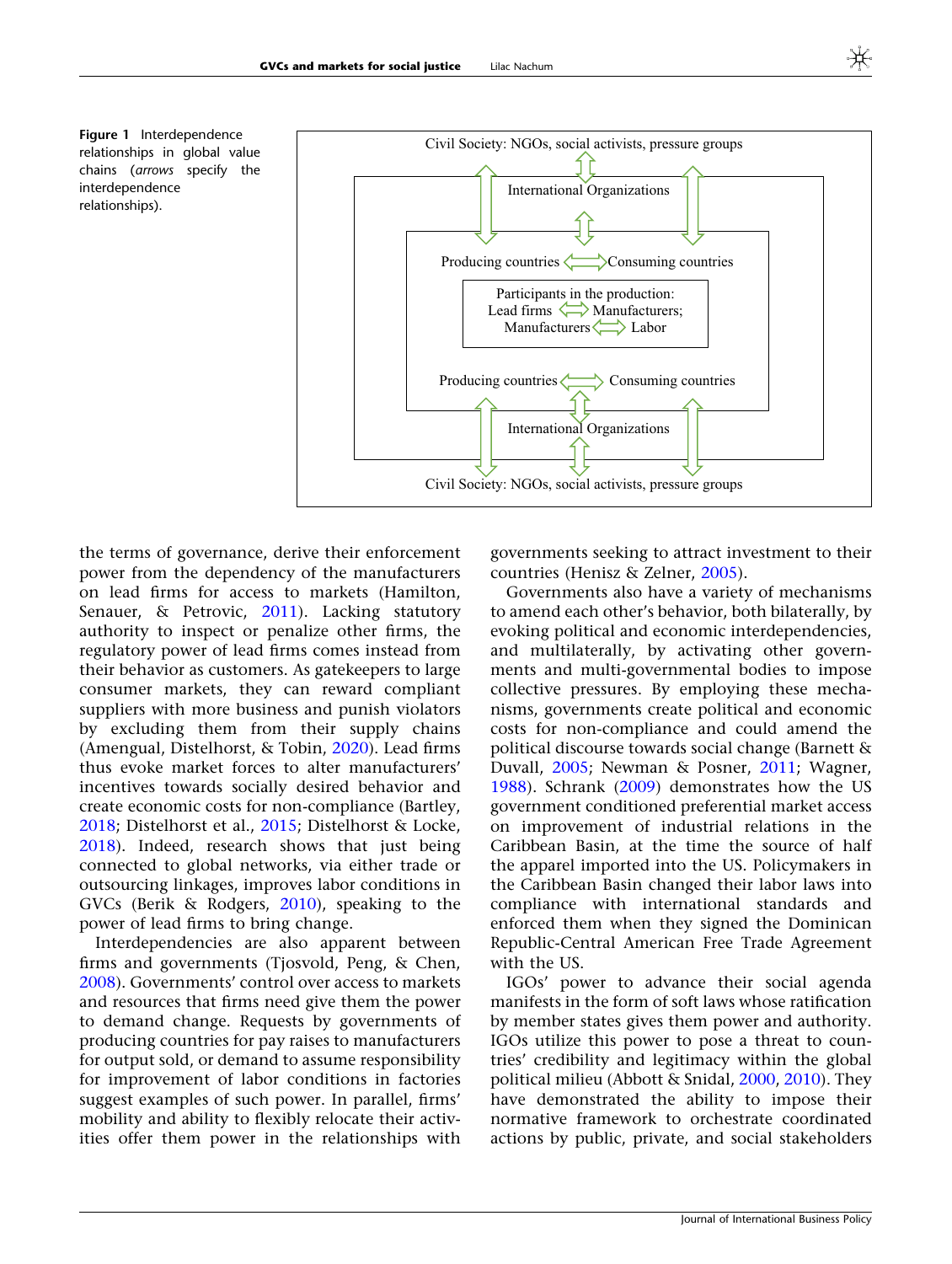and leverage their convening power to promote social change (Postuma & Rossi, [2017\)](#page-22-0). For instance, the ILO was instrumental in the establishment of Bangladesh's ACCORD and extending it to building safe and sustainable working conditions in factories after the Rana Plaza disaster (Donaghey & Reinecke, [2018](#page-21-0)).

Civil society exploits publicity and threat of legitimacy damage as its prominent mechanism, using media venues for questioning and criticizing behavior its members deem inadequate (Hayden, [2002;](#page-21-0) Kaldor, Anheier, & Glasius, [2003](#page-21-0); Sangeeta, [2003\)](#page-23-0). As social justice and inequality assumed premier position in determining economic, political, and social legitimacy of firms and countries, this form of soft power has manifested across GVCs. Voluntary adaptation of codes of conduct by lead firms illustrate the transformative power of such pressures (Locke, [2013](#page-22-0)). Legitimacy damage has become a powerful mechanism to amend national and regional political agendas as well (Anholt, [2006;](#page-20-0) Soule & Olzak, [2004\)](#page-23-0). The introduction of minimum wage legislation and its enforcement across countries were often in response to such pressures. These have also served to enact private certification schemes and legal requirements towards the construction of sustainable transnational governance regimes (Overdevest & Zeitlin, [2014,](#page-22-0) [2018\)](#page-22-0). Jepersen et al. ([2014\)](#page-21-0) show that negative publicity initiated by NGOs was the most decisive factor that led to the adoption of public and private standards in food GVCs in Asia.

Table 1 summarizes the interdependence relationships in GVCs and presents their determinants and power to bring about change. It illustrates the variety of economic and political costs that can be created via interdependencies among GVC participants, and shows their power to alter incentives and change behavior. In the following section, I outline the contextual conditions that determine the effectiveness of the power derived from interdependence relationships to amend distributional distortions across different GVCs. I suggest that interdependence relationships afford participants the power to change behavior but society determines whether they utilize it towards maximization of broad social welfare or otherwise.

# CHANNELING THE TRANSFORMING POWER OF INTERDEPENDENCE TOWARDS BALANCED VALUE DISTRIBUTION: THE IMPACT OF SOCIETAL CONTEXT

Interdependence theory posits that interdependence relationships and their outcomes are subject to societal approval, in which legitimation processes define their nature and boundaries. Hence, the range of acceptable interdependence relationships and the scope of behavior associated with them reflect societal norms and vary across societal contexts (Coleman et al., [2011;](#page-20-0) Kelly et al., [2003](#page-22-0)). Societal norms also delineate the boundaries for the utilization of the power that originates in interdependence relationships (Malinoski, [2012;](#page-22-0) Oyserman, [2006](#page-22-0); Tjosvold, Sun, & Wan, [2005](#page-23-0)). Interdependence theory further suggests that societal claims for approval are particularly prevalent in relation to distributional justice, and they manifest most powerfully when interdependence relationships are strong and asymmetries are substantial, as

| Relationships                                         | Determinants of interdependence<br>asymmetries and strength                                    | Mechanisms to amend behavior                                                                                                                          |
|-------------------------------------------------------|------------------------------------------------------------------------------------------------|-------------------------------------------------------------------------------------------------------------------------------------------------------|
| Labor-manufacturers                                   | Skills, differentiation                                                                        | Market-based employer-employee relationships                                                                                                          |
| Manufacturers--lead<br>firms                          | Skills, differentiation, financial prowess,<br>market power, geographic scope, GVC<br>position | Market-based buyer-supplier relationships                                                                                                             |
| Manufacturers/lead<br>firms-countries                 | Monopolistic power over resources and<br>markets within jurisdictions                          | Access to resources; terms of use                                                                                                                     |
| Producing countries-<br>consuming countries           | Market access; consumption behavior                                                            | Trade relationships; political relationships – sanctions, soft<br>power (bilaterally, multilaterally); consumers' boycotts and<br>purchasing behavior |
| Producing/consuming<br>countries-IGOs                 | Members' endorsement; soft power                                                               | Mobilize members to execute agenda; legitimacy/credibility in<br>global political milieu                                                              |
| All participating<br>firms/countries-civil<br>society | Broad societal legitimacy                                                                      | Publicity via media venues; 'court of public opinion'                                                                                                 |

Table 1 Interdependence relationships in GVCs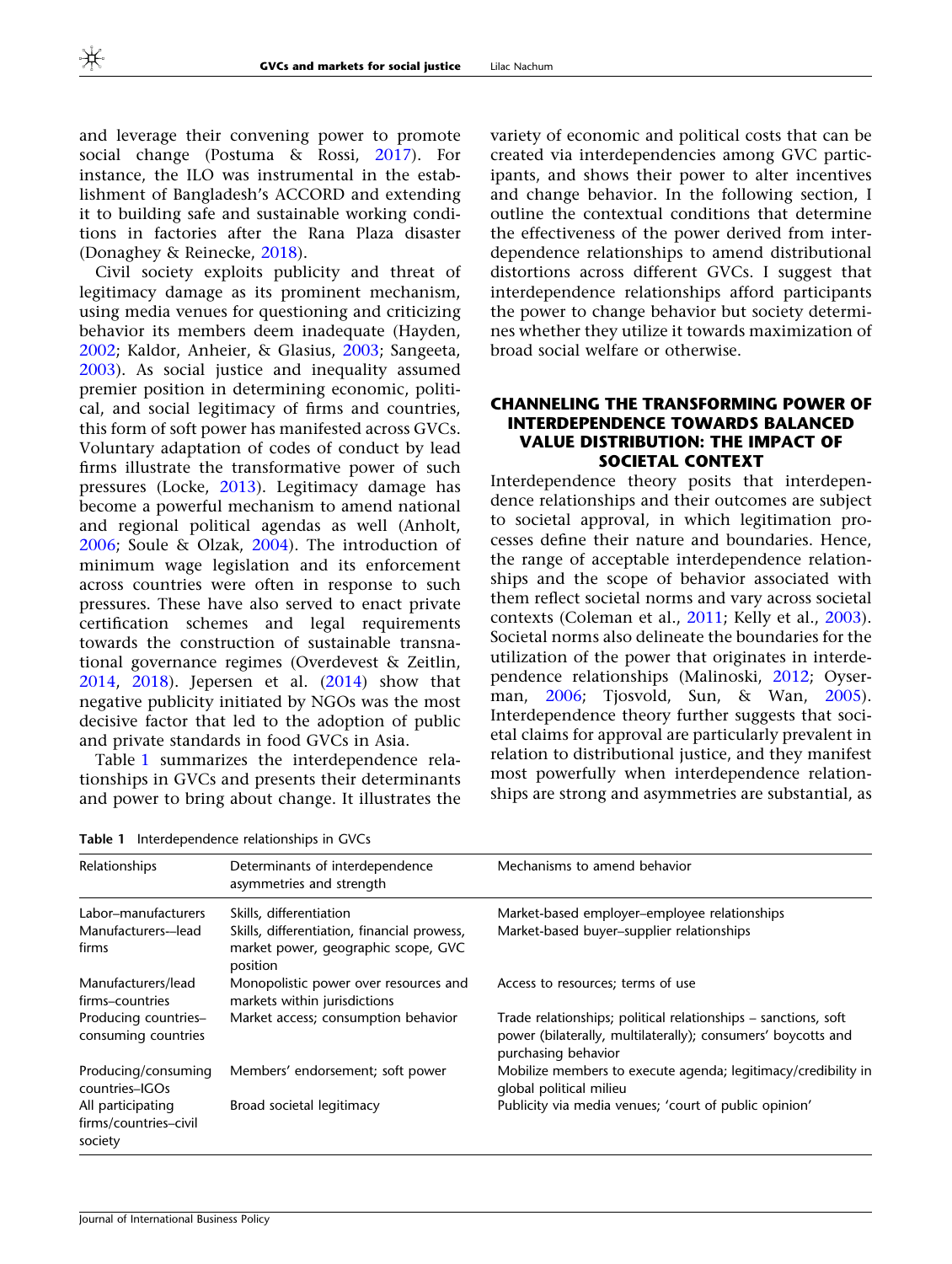<span id="page-9-0"></span>they often are in GVCs (Caney, [2005;](#page-20-0) Deutsch, [1985\)](#page-21-0).

Societal context is thus likely to be a powerful force that shapes the effectiveness of the interdependence logic as a mechanism for advancing social welfare in GVCs. Specifically, it determines which constituencies are perceived as legitimate actors in affecting value distribution and are awarded the power to instill change. Studies show vast variations across countries in legitimating actors such as private and foreign firms, IGOs, and civil society to exploit the power of interdependence relationships towards the accomplishment of societal goals (Barry, [2001](#page-20-0); Caschili et al., [2015;](#page-20-0) GjØlberg, [2009](#page-21-0)). As well, societal context determines constituencies' inclination to employ their power and channel private gains towards broad societal gains (Janmaat, [2013;](#page-21-0) Schmidt-Catran, [2016](#page-23-0)). Societies vary in their collective views of egalitarian distribution among society members, and these variations are closely reflected in government policies and other institutional arrangements (Greckhamer, [2011](#page-21-0); Malinoski, [2012;](#page-22-0) Oyserman, [2006\)](#page-22-0). Further, context determines constituencies' ability to activate the interdependence power to bring about social change, including the economic and financial means to do so, and the rights to express their voice without threat of negative consequences (Chambers & Kopstein, [2006\)](#page-20-0). Freedom of expression varies a great deal across countries, jeopardizing the underlying mechanisms that enable constituencies to express their view of social injustice and exercise their power to amend it (Brechenmacher, [2017\)](#page-20-0). Absent these characteristics, interdependence relationships are unlikely to provide a viable mechanism for correcting for distributional distortions in GVCs.

GVCs create complex context for the manifestation of interdependence power. Driven by the desire to exploit cross-country differences in resources and skills (Gereffi, [2018](#page-21-0)), they are typically scattered across diverse societal settings, and are subject to multiple and often conflicting views of interdependencies and the exploitation of their power. They create incompatible demands for transnational regulatory integration in the face of starkly different needs of the countries involved in GVCs, and continuous struggle to strike a balance between conflicting logics (Bartley, [2018;](#page-20-0) Bruszt & McDermott, [2014](#page-20-0); Greenwood, Diaz & Li, [2011;](#page-21-0) Levy, [2008\)](#page-22-0).

In Figure 2, I present a parsimonious classification of the contextual combinations of varying constellations of GVCs distinguished by the power of the interdependence logic to amend distribution distortions. I refer to producing and consuming countries as the locus of the negotiation for value capture and the arena in which the power of the interdependence logic as a mechanism for social change is being contested.<sup>2</sup> The transacting constituencies, namely lead firms, their suppliers and employees, and the respective national governments involved, are associated with the producing and consuming countries by way of citizenship, legal place of incorporation, and jurisdiction. Although global by their very nature, the power of IGOs and civil society is determined by the extent to which these countries affiliate themselves with these institutions and enable their power within their jurisdictions. Societal perception of the interdependence logic and its power in the producing and consuming countries thus determine its effectiveness in correcting for distributional distortions.

Simplifying assumptions that underlie the framework presented in Fig. 2 should be borne in mind when discussing its implications. The split into high- and low-interdependence countries hide

Figure 2 Context, the power of interdependence relationship, and value distribution in GVC.

|                      |         | Consuming Country                                                                                                                          |                                                                                                                           |  |  |
|----------------------|---------|--------------------------------------------------------------------------------------------------------------------------------------------|---------------------------------------------------------------------------------------------------------------------------|--|--|
|                      |         | Low                                                                                                                                        | High                                                                                                                      |  |  |
| Country<br>Producing | ŏ       | Distorted value distribution<br>(Interdependence relationships ineffective)<br>in administering value distribution)                        | Distributional outcomes determined via<br>interdependence asymmetries between<br>conflicting logics of producing entities |  |  |
|                      | ЪЪ<br>Ξ | Distributional outcomes determined via<br>interdependence asymmetries between<br>conflicting logics of consuming and<br>producing entities | Balance value distribution<br>(Driven by interdependence relationships)                                                   |  |  |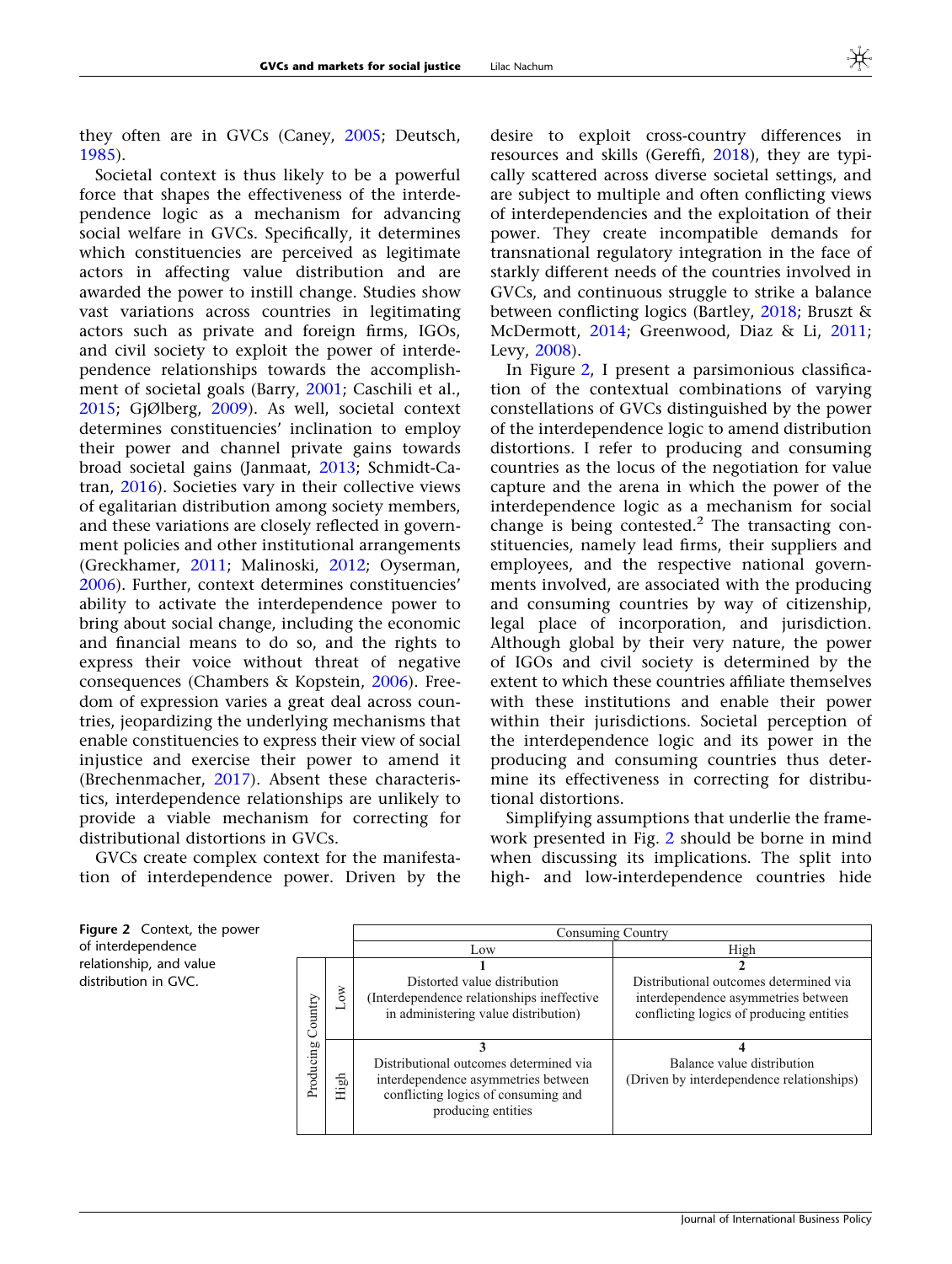nuances of this power as a continuum with the full range of degrees between high and low interdependence. Further, a single GVC may bring together multiple consuming and producing countries with different interdependence scores, blurring the distinction between high- and low-interdependence countries.

Below I discuss the likely effectiveness of the power of interdependence relationships to instill socially desired value distribution in the different GVCs represented in Figure [2](#page-9-0). I illustrate these dynamics by a range of examples drawn from the apparel industry. This industrial focus enables me to observe the impact of the interdependence logic in isolation from that of industrial characteristics. As one of the most global and diverse GVCs, the apparel GVC is particularly appealing for this study. The global apparel industry was worth more than \$1.4 trillion in 2019, 14% higher than in 2018 (McKinsey, [2020](#page-22-0)). According to World Trade Organization trade statistics, in 2018, growth of global apparel trade accounted for more than 10% of the annual growth in world export value, the highest share by any single industry. Importantly for my interest here, this vast and dynamic economic activity takes place in globally spread production networks that bring together a highly diverse set of players, with different sources of power and means of value creation. These participants are guided by different moral and normative stances towards societal equality and justice (Laudel, [2010](#page-22-0); Powell, [2014\)](#page-22-0), making the negotiations that govern value distribution highly contentious (Rodriguez-Garavito, [2005;](#page-22-0) Schrank, [2004](#page-23-0); Tokatli, [2013](#page-23-0)). These features offer a rich context for observation of the relationships of interest.

## Cell 1: Interdependence Power Ineffective in Administering Value Distribution – Distorted Value Distribution

Cell 1 represents GVCs in which both the producing and consuming countries are low-interdependence countries that do not endorse egalitarian distribution and prohibit actions towards social upgrading. Such a societal context is likely to undermine the inclination and ability of GVC constituencies to exercise the power of interdependencies to correct for distributional distortions, turning these distortions into the status quo.

The apparel industry in Ethiopia suggests an example. Ethiopia's wages for garment workers are the world's lowest, about a quarter of the lowest elsewhere, according to the International Labour

Organization's (ILO) wage statistics. Ethiopia has not ratified the ILO human-rights and minimum wage agreements, and has no minimum wage legislation. Foreign investment has been at the center of Ethiopia's economic growth model and low wages were perceived as central to the achievement of this goal (Oqubay, [2019](#page-22-0)). Although Ethiopia endorsed the ILO's Freedom of Association Convention already in 1963, well-functioning labor unions are rare, and ineffective in expressing workers' voices and improving their negotiating power vis-à-vis employers. With strong control over the Internet and social media, Ethiopian authorities have hindered societal pressure for change. In 2019, Internet shutdowns in Ethiopia were more frequent and lasted longer than in any other African country but Algeria (Karombo, [2020](#page-22-0)). Ethiopia ranks at the bottom of the FHI 360's Civil Society Index, an indicator of the capacity of civil society to bring about change, among all Sub-Saharan-African countries but Angola and Burundi. Although the second most populous country in Africa and the 12th in the world, the number of NGOs in the country is below the emerging market average, as well as Ethiopia's participation in IGOs.

Nor has foreign participation amended distribution distortions. The ownership and management of most textile and apparel manufacturing facilities in Ethiopia have demonstrated little, if any, concern for governance practices and social welfare in their factories. Almost all the textile and apparel manufacturers in Ethiopia originate in China, India, Pakistan, and Turkey, countries ranked low on multiple indicators of the prevalence of interdependence, such as freedom of speech, egalitarianism, and openness, below even many other emerging markets. Only three manufacturers involve Western ownership, and the small scale of outsourcing by other Western brands has undermined their power to instill change (Mihretu & Llobet, [2017\)](#page-22-0). Attempts by global activists and human-rights advocates to put pressure for change have had no consequences in the face of tightly held power by Ethiopia's government (Barrett & Baumann-Pauly, [2019\)](#page-20-0).

Ethiopia suggests an example of a situation in which interdependence relationships are an ineffective mechanism to improve distributional outcomes. In its desire to attract foreign investment and boost global competitiveness, Ethiopia's government has forfeited social goals. This example demonstrates the critical role that local forces play in enabling the power of interdependence to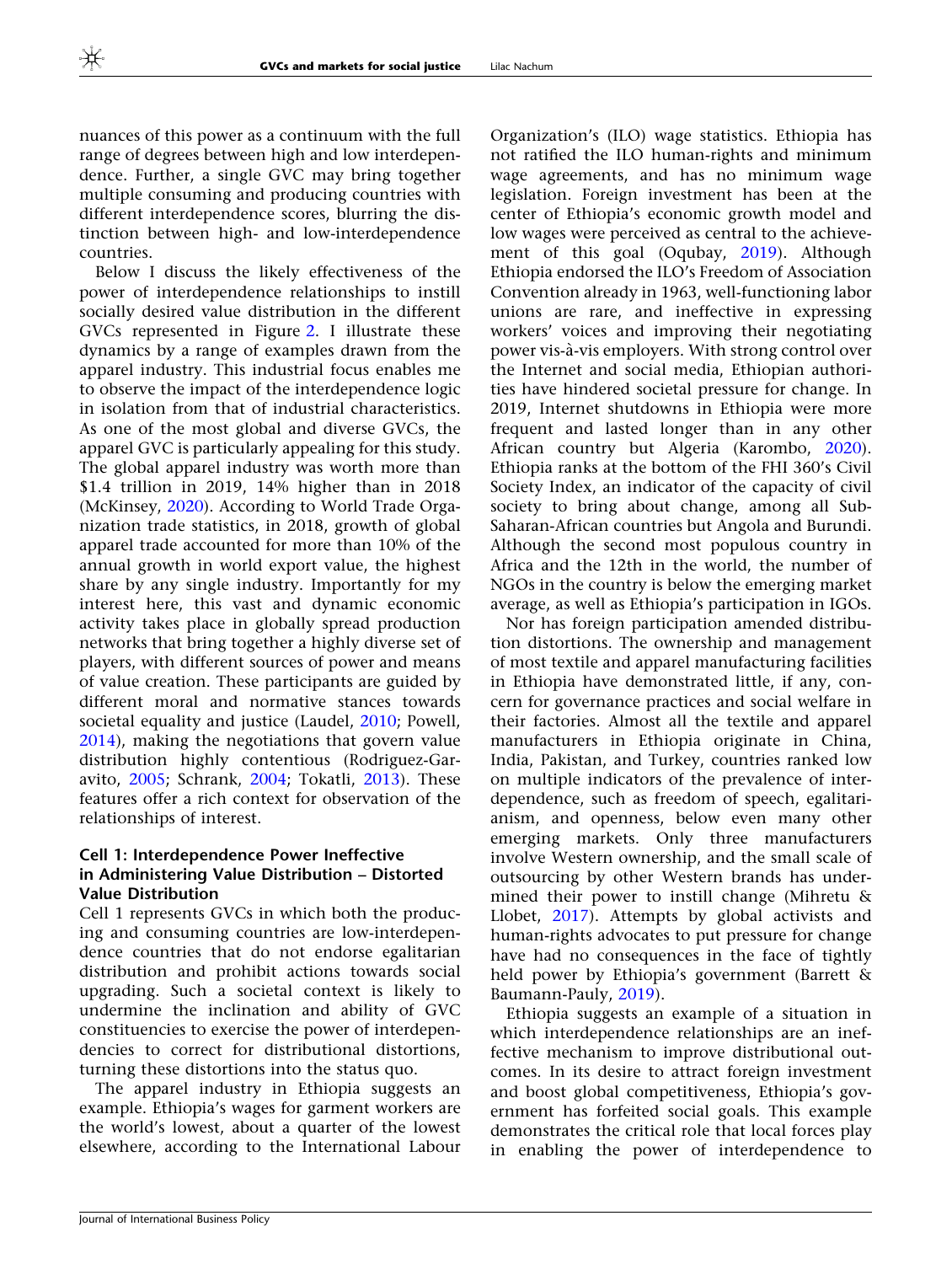manifest itself and shows the inability of lead firms, IGOs, and civil society to instill change in the face of opposing government (Brustz & McDermott, [2014;](#page-20-0) Distelhorst et al., [2015\)](#page-21-0). Studies have demonstrated similar outcomes elsewhere. Lead firms in Bangladesh have achieved minimal improvement

of labor conditions and distributional outcomes in the face of non-cooperative and at times opposing governments (Bair, Anner, & Blasi, [2020](#page-20-0); Siddiqui & Uddin, [2016](#page-23-0)). The ILO Better Work Program failed to improve social conditions in Indonesia's garment industry for similar reasons (Amengual & Chirot, [2016](#page-20-0)).

# Cell 2: Distributional Outcomes Negotiated Between Conflicting Interdependence Logics of Producing Entities

Cells 2 and 3 represent GVCs situated across societal settings with mixed, and at times, conflicting views, of the interdependence logics and its power. Typically, in such situations, the logic of the less-dependent participant, whose less dependency affords him or her more power in the relationships, prevails, and at the extreme, may gain full dominance over the other logic (Ashraf, Ahmadsimab, & Pinkse, [2017;](#page-20-0) Casciaro & Piskorski, [2005;](#page-20-0) Greenwood et al., [2011\)](#page-21-0). In GVCs, however, interdependence asymmetries are usually less decisive and involve elements of mutual dependence, challenging the reconciliation of conflicting logics and the creation of a balanced integration among them (Bartley, [2018;](#page-20-0) Bruszt & McDermott, [2014](#page-20-0)). Cells 2 and 3 present varying forms of the co-existence of conflicting logics.

Cell 2 describes GVCs established by global brands, most typically originating in Western countries, seeking to take advantage of low-cost production in some of the world's poorest countries to sell low-cost products predominantly in Western markets. For instance, 84% of H&M sales in the 2010s were generated in these markets (although the share of emerging markets has been growing rapidly) whereas its production is outsourced to nearly 2000 independent apparel manufacturers predominantly in emerging markets. The gap between the producing and consuming countries is such GVCs creates tension between conflicting logics and shapes varying distributional outcomes.

The apparel industries in Bangladesh and Cambodia offer an example. These countries are similar in terms of their level of economic development and industrial structure, but social welfare in their apparel industries varies considerably (Berik &

Rodgers, [2010\)](#page-20-0). Laborers in Cambodia's apparel industry are among the highest paid employees in the country's manufacturing industries, and their wages have been rising continuously over decades (Thul, [2018](#page-23-0)). In comparison, wages of Bangladeshi workers have deteriorated in real terms over the years, falling far short of the increase in labor productivity registered during this period (Uramoto & Nachum, [2018](#page-23-0)). Further, in comparison to three 2012/13 fatal incidences in apparel factories in Bangladesh with a combined toll of 1252 deaths, Cambodia registered a single fatal incident with a death toll of two people (Stephenson, [2013\)](#page-23-0).

A number of societal conditions offer an explanation for these differences. For one, fewer than 5% of Bangladesh's 4 million garment employees are unionized, representing some of the weakest labor union conditions in Asia (Kucera, [2004;](#page-22-0) Siddiqui & Uddin, [2016](#page-23-0)). Bangladesh's factory owners enjoy considerable political clout, holding about 10% of the Bangladesh Parliament's 350 seats and having strong ties with government officials. These factors enable them to tilt policy in directions that serve their goals and keep low wage levels and lax safety standards in their factories (Alamgir & Banerjee, [2018;](#page-19-0) Chalmers, [2013](#page-20-0)). Even the 2013 Rana Plaza tragedy that placed Bangladesh at the center of the global debate on labor conditions and pay in GVCs has not brought about noticeable change (Bair, Anner, & Blasi, [2020\)](#page-20-0).

In contrast, unionization rates among Cambodia's 300,000 apparel employees are among the highest of any major apparel-producing country, giving Cambodian labor power to exercise their voice on a range of issues ranging from failure to raise wages to labor safety (Stephenson, [2013](#page-23-0)). Cambodia's government has demonstrated a strong commitment to the improvement of labor conditions and closely supervised their implementation. Further, in contrast to the predominantly local ownership of Bangladeshi factories, Cambodia's textile and garment factories have been foreignowned by firms from Taiwan, Singapore, Thailand, and Malaysia throughout their entire history (Kolben, [2004\)](#page-22-0). These foreign owners have been pivotal in securing labor pay and safety conditions in their production facilities.

Governments of consuming countries have played a critical role in improving distributional distortions in Cambodia by utilizing the power of interdependence. In 1999, the US signed a bilateral trade deal with Cambodia that conditioned market access of apparel export to the US upon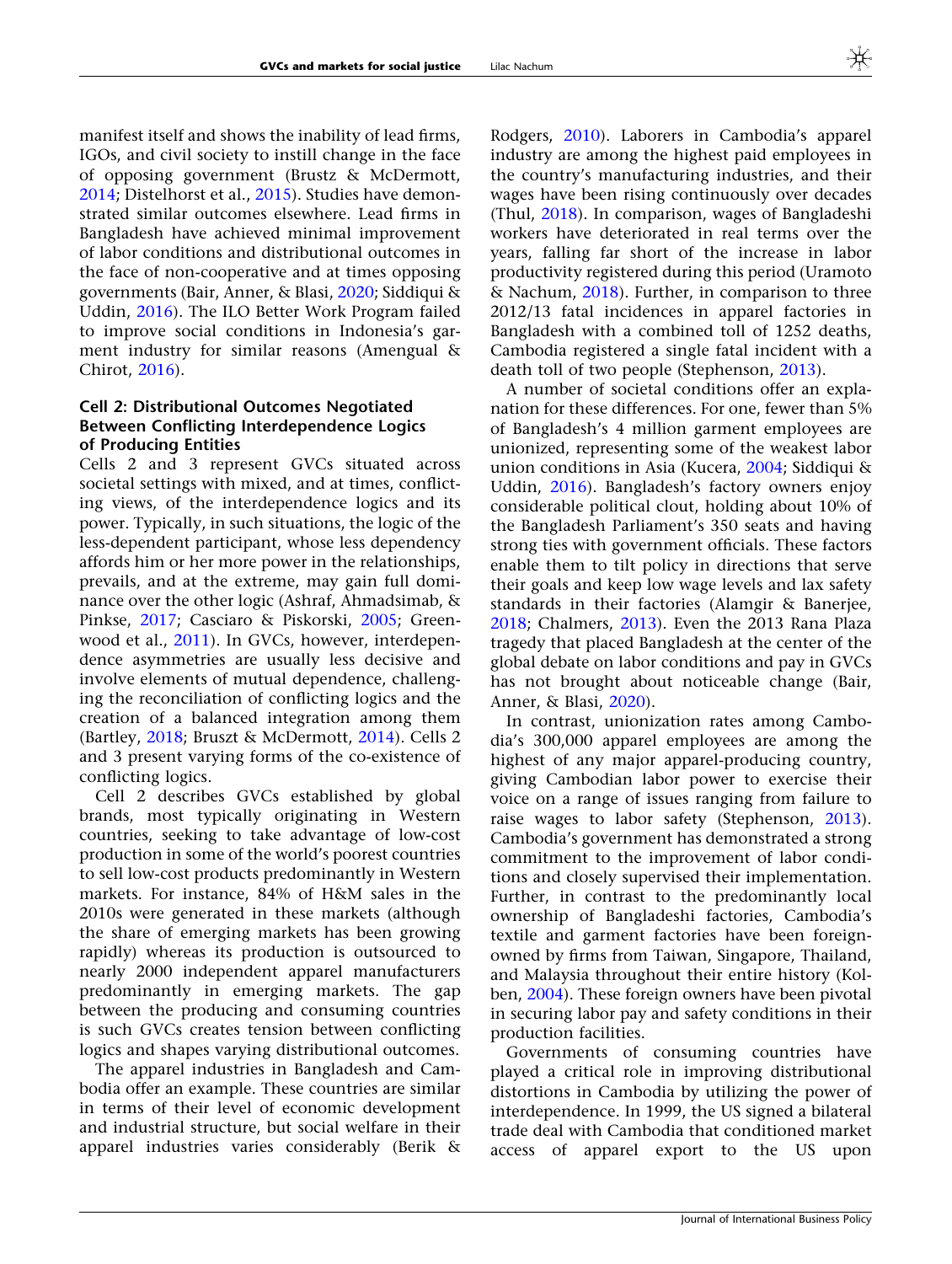improvements in labor standards. In contrast to strong resistance for change in Bangladesh, there was broad support for the program of Cambodia's Garment Manufacturers Association, policymakers, employer organizations, and trade unions (Berik & Rodgers, [2010;](#page-20-0) Polaski, [2006](#page-22-0)). Cambodia's taxation level is indicative of social endorsement of egalitarian distribution that is absent in Bangladesh. When adjusted to size (Cambodia population is about a tenth of Bangladesh's), Cambodia has more than four times the number of NGOs than Bangladesh and its membership of IGOs is almost eight times that of Bangladesh, speaking for societal legitimation of these influences on local social affairs.

Variations in interdependence asymmetries in the respective GVCs suggest another reason for varying distributional outcomes in the two countries. Bangladesh is the world's second-largest apparel exporter and has a production capacity to support production volumes on a scale and scope that few apparel exporters can match (Yunus & Yamagata, [2012](#page-23-0)). This advantage has given the Bangladesh government leverage in negotiations with other GVC constituencies that Cambodia does not have. Even in the aftermath of the Rana Plaza tragedy that exposed the extent of distortions in Bangladeshi apparel factories, only a few global brands threatened to divest if the situation did not improve, and none actually left (Barrett, Baumann-Pauly, & Gu, [2018](#page-20-0)). Bangladesh's comparative advantage appears to diminish interdependence asymmetries, giving its own societal logic greater weight in the negotiation for value distribution. Cambodia's relative weakness, in contrast, introduces high interdependence asymmetries, enabling the societal logic of the high-interdependence producing entities to prevail and dictate outcomes.

The example of Cambodia demonstrates how the empowerment of labor via unions, supported by both local government policy and US policy, operated to bring about social change. Absent these forces, as the example of Bangladesh shows, lead firms were unable to instill change (Bair et al., [2020\)](#page-20-0). This conclusion is consistent with studies that point to the complementarity between transnational forces and local institutions as key for social change (Bartley, [2011](#page-20-0); Coslovsky & Locke, [2013;](#page-20-0) Locke, [2013](#page-22-0)).

# Cell 3: Distributional Outcomes Negotiated Between Conflicting Interdependence Logics of Consuming and Producing Entities

Cell-3 GVCs represent a collision of conflicting societal logics that blend low-interdependence consuming countries with those of high-interdependence producers. These GVCs are the outcome of growing demand in low-interdependence countries, typically developing and emerging countries, for products produced in the West (Deloitte, [2018;](#page-21-0) McKinsey, [2017](#page-22-0)). Brands' country of origin represents the sense of exclusivity and prestige that increasingly wealthy consumers in these countries seek to express via their consumption behavior (Han, Nunes, & Dreze, [2010](#page-21-0); Hennings et al., [2012;](#page-21-0) Pino et al., [2019](#page-22-0)). These turn the location of the production in high-interdependence countries into a competitive imperative (Takatli, [2012](#page-23-0)). In contrast to cell-2 GVCs whereby the power of interdependence manifests via production relationships, in cell-3 GVCs it takes place via brands and products, at time even without any physical presence (Batrtley, Soener, & Gershenson, [2019;](#page-20-0) Bhattacharya & Sen, [2003](#page-20-0); Bhattacharya et al., [2011](#page-20-0)).

Alas, attempts by high-interdependence producers to reflect on values and norms via branding and positioning in low-interdependence as a means for social change have often backfired and caused dire consequences (Achabou & Dekhili, [2013](#page-19-0); Torelli, Monga, & Kaikati, [2012\)](#page-23-0). An early example of such outcomes is the Italian fashion company Benetton, at the time Europe's largest clothing group and one of the world's largest. Perhaps more than any other fashion company, Benetton transformed its brands and products into vehicles for the expression of social values and norms and employed them to address social causes such as race, inequality, and justice. Not only did these attempts fail to bring about desired social change in low-interdependence countries, they raised suspicion regarding their actual motivations, and caused significant damage to Benetton's business. South Africa's boycott of Benetton and its campaigns, notably those that advocated racial equality, is a case in point (Gee, Pinson, & Tibrewala, [1996\)](#page-21-0). South Africa has the world's highest Gini coefficient, a measure of inequality, double that of Italy and other European countries.

More typically, fashion firms have relinquished their power to bring about social change and have opted for congruity with local value systems in lowinterdependence countries. The endorsement of women's traditional status in low-interdependence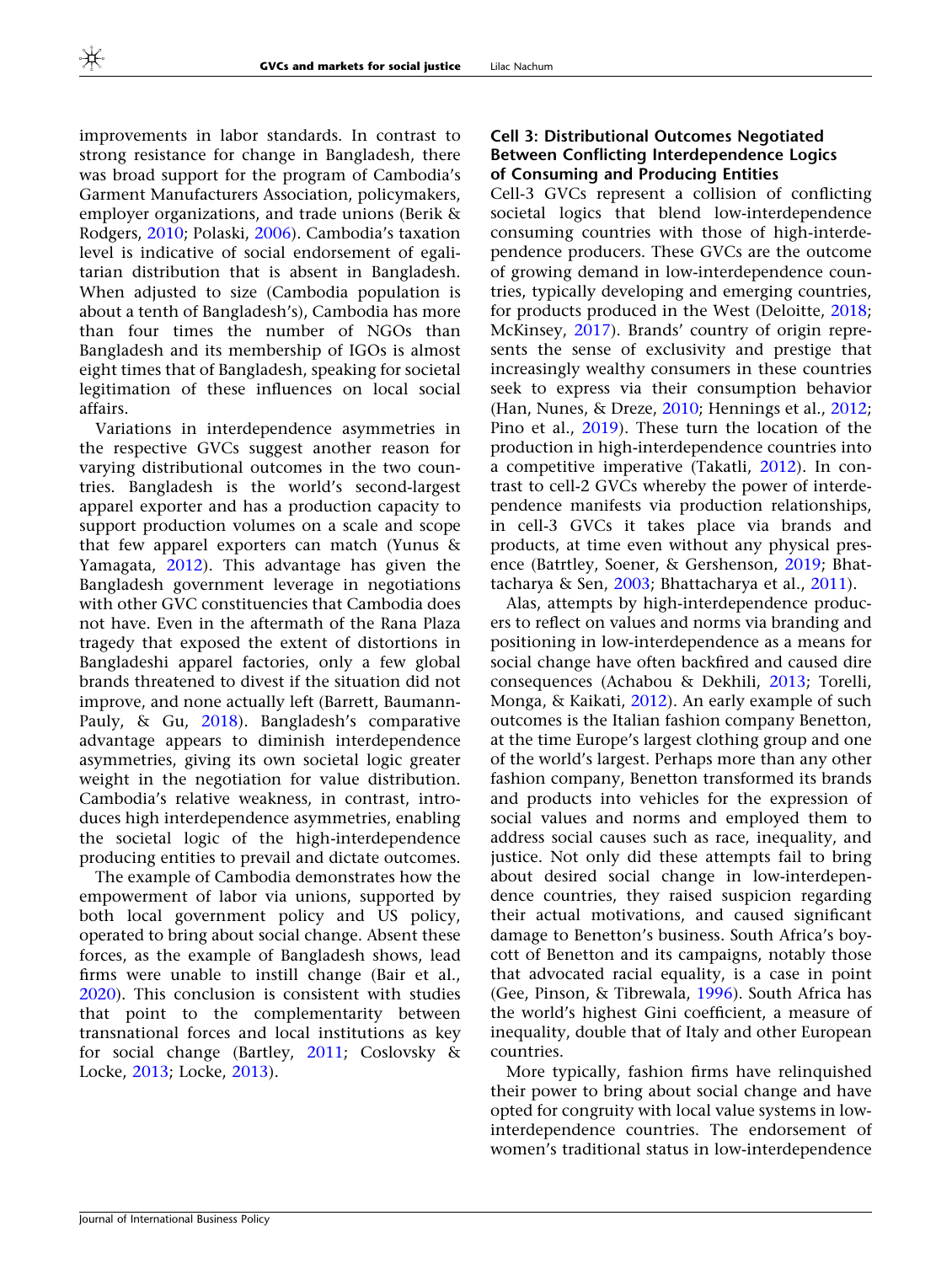societies via fashion branding, in conflict to gender equality views typical of high-interdependence countries, illustrates this approach (Heinberg et al., [2020;](#page-21-0) Hung, Li, & Belk, [2007\)](#page-21-0). Benetton itself has abandoned the social contents of its branding in favor of conciliatory positioning as its commitment to social causes came to be seen as a major reason for its decline (Wells & Danskin, [2014\)](#page-23-0). The high dependency of apparel companies on low-interdependence countries as the sources of increasingly larger shares of their business and anticipated future growth (Deloitte, [2018](#page-21-0); McKinsey, [2017\)](#page-22-0) has given consuming countries power to resist change. The desire of low-interdependence consumers to associate themselves with Western brands has not extended to social values, in contrast to consumers in high-interdependence countries (Sharma, [2011](#page-23-0)).

Cell-3 GVCs demonstrate the manifestation of the interdependence logic in the relationships between firms and their consumers. They suggest limits to the ability to convey social messages and settle conflicting societal logics via branding, and offer indications regarding the boundaries of interdependence relationships as a force for change. Research in this area demonstrated the limits of transnational efforts to bring about social change in the absence of supportive government authorities, in agreement with cell-1 GVCs (Amanguel & Chirto, [2016;](#page-20-0) Bartley, [2018](#page-20-0); Locke, [2013](#page-22-0)). Cell-3 GVCs illustrate similar dynamics in relation to consumers and show the limits of transnational solutions in the absence of consumers' empowerment.

Cell-2 and -3 GVCs demonstrate two types of conflicts between the constituencies involved, as they manifest in production (cell-2) and consumption (cell-3). In both cases, transnational forces originating in high-interdependence countries are confronted by resistance from local constituencies in low-interdependence settings. In both cases, the outcomes are determined by interdependence asymmetries between the parties in which the logic of the less-dependent actor prevails and dictates the terms of the relationships (Ashraf et al., [2017;](#page-20-0) Casciaro & Piskorski, [2005\)](#page-20-0).

# Cell 4: Balanced Value Distribution (Driven by Interdependence Relationships)

Cell 4 describes GVCs whereby both the production and the consumption take place in high-interdependence countries. The participating countries share similar views regarding social equality and endorse the employment of interdependence

power to amend distributional distortions. Evidence of distorted distribution also abounds in these societies (Piketty, [2014](#page-22-0)), but consistencies between consuming and producing countries enable the interdependence power to manifest itself and amend these distortions to a large extent.

In the apparel industry, cell-4 GVCs are typically those constructed by global fashion luxury brands.<sup>3</sup> The imperatives of the 'Made In' effect and quality control have favored the concentration of the production in high-interdependence countries (albeit with some outsourcing to lower-cost countries), and low-price elasticity liberated these companies from the cost pressure that has pushed other apparel firms to move the production to lowcost countries (Tokatli, [2012\)](#page-23-0). High-interdependence countries are also major markets for luxury fashion, and the center of fashion trends and innovation (Godart, [2012](#page-21-0)).

With a few exceptions, luxury fashion brands were not traditionally associated with concerns about social causes such as human rights and wellness, even while those trends have been sweeping through elsewhere. The association of luxury fashion with glamour, exclusivity, and celebrity was perceived as incompatible with social justice, and engagements with such causes even posed a threat to brand image and reputation (Achabou & Dekhili, [2013;](#page-19-0) Joy et al., [2012\)](#page-21-0). Indeed, evidence of distorted practices throughout the entire supply chain abounds, from the production through the runaway to the high-end stores (Feng & Negai, [2020\)](#page-21-0).

This, however, has changed considerably in recent years, driven by consumers' pressure. Luxury fashion major consumers – celebrity and other high-value consumers – became vocal advocates of societal causes, and demanded the introduction of sustainability agenda in fashion as well. These pressures have been backed by the investment community as it started to incorporate sustainability performance in financial evaluation (Winston, [2016\)](#page-23-0), and created strong incentives for the pursuit of social causes and changing the trade-off between social activity and economic gains that had prevailed in earlier decades.

Commitment to social causes has thus become a competitive imperative for luxury fashion brands, and came to be seen as a major source of differentiation and a fundamental part of the overall brands' image (Battachatarya & Sen, [2003](#page-20-0); Battachatrya et al., [2011;](#page-20-0) Torelli et al., [2012\)](#page-23-0). 'Shop For A Cause' and charity-based campaigns by luxury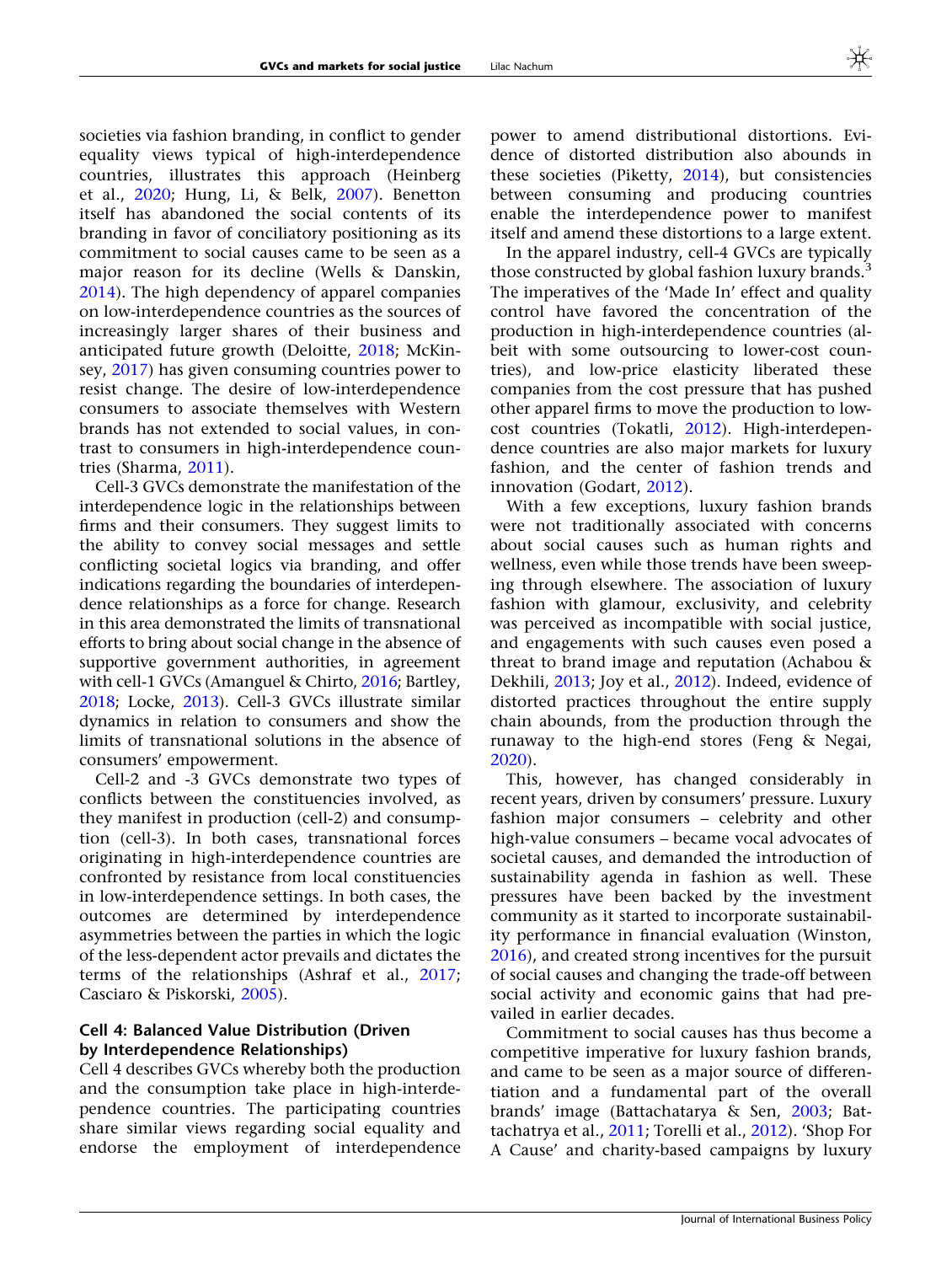fashion brands have proliferated, as these firms sought to embrace societal causes in their own supply chains as well as 'beyond the runaway' (Karaosman et al., [2020](#page-21-0)). The US-based Ninety Percent fashion company has regarded its social mission so central to its image that it adopted it as its name. The company donates 90% of its profits to charities of its customers' choosing (Lewittes, [2018\)](#page-22-0). The LVMH Group and Kering's WeCareForModels.com project, which offers expert advice for fashion models from nutritionists and coaches, encapsulates the dedication of these companies to promoting the working conditions and well-being of their models. Wages of sale associates of high-end luxury brands, traditionally low-paid jobs, were also under scrutiny and higher wages became part of the social agenda, according to Fahionista reports. Employment statistics of the US Bureau of Labor show compensation levels of these apparel workers on par with the median wage in the US.

Cell-4 GVCs show the power of consumers, and more broadly society in large, as a force for social change. Social justice and belief in human rights and equality are deeply embedded in the societal fabrics of the countries involved in cell-4 GVCs, predominantly Western European and North American countries that are the home of the world's largest luxury fashion brands and the largest markets for their output (Godart, [2012\)](#page-21-0). Distributional policies via taxation, minimum wage legislation, etc., are among the world's most egalitarian, speaking for societal belief in social justice. Freedom of speech and plurality of views are also fundamental principles in these societies (Barry, [2001\)](#page-20-0). Increasing concerns about social justice in recent decades, combined with digital technology and social media that democratized freedom of expression to an extent never seen before brought these forces to the fore (Bachattarya et al., [2011;](#page-20-0) Winston,  $2016$ .<sup>4</sup> The contrast with cell-3 GVC vividly illustrates the varying impact of consumers' power in different societal contexts. Interdependence asymmetries tilt the trade-off between social behavior and economic gains into different directions, leading to the dominance of different societal logics in these respective GVCs.

Taken together, the discussion above illustrates the variety of ways by which the interdependence logic manifest as a force for social change in GVCs of different types, and shows how these variations lead to different distributional outcomes. Where the societal characteristics that unleash the

interdependence power are absent, e.g., in cell-1 and cell-3 GVCs, value distortion prevails, whereas where it is unleashed by societal conditions that endorse its power, the interdependence logic is a powerful force for change, as cell-4 and to some cell-2 GVCs show. These varying outcomes enable to draw the boundaries of the interdependence logic, and show its limits as a mechanism for social change.

The discussion above also enables one to identify the constituencies concerned in activating or arresting the interdependence logic and the type of relationships that matters for the distributional outcomes in different GVCs, whether among producing entities as in cell-1 and cell-2 GVCs (Bartley, [2018\)](#page-20-0), or else between consumers and producers (cell-3 and cell-4 GVCs), via brands and products, at time even without direct engagement (Bachattarya et al., [2011,](#page-20-0) Bartley et al., [2019\)](#page-20-0). Variations in interdependence asymmetries among these constituencies shape different tradeoffs between social behavior and economic gains and result in the dominance of one societal logic over the other under varying circumstances, explaining the varying distributional outcomes across different GVCs (Ashraf et al., [2017](#page-20-0); Greenwood et al., [2011](#page-21-0)). In the following section, I discuss the ways by which governments influence these dynamics.

# GOVERNMENT POLICY AND THE POWER OF INTERDEPENDENCE RELATIONSHIPS AS A FORCE FOR VALUE DISTRIBUTION IN GVCS

#### Passive Government Policy

By design or default, governments may relinquish their power to advance social welfare in GVCs and delegate authority for distributional issues to private entities (Bartley, [2018;](#page-20-0) Mayer & Phillips, [2017\)](#page-22-0). Such passive governments are common in cell-4 GVCs, typically reflecting neoliberal ideas about 'the power of the market to fix the market' (Budish, Lee, & Shim, [2019](#page-20-0)), and solve social problems without government intervention. As I have shown above, in such circumstances, the power of interdependence relationships becomes the force for change, and evokes a variety of non-regulatory mechanisms that create a market for social justice, modifying behavior in directions that correct for distributional distortions by dynamics that are internal to the supply chain (Strang & Braithwaite, [2001\)](#page-23-0).

The discussion above has also shown that while this approach has often been effective in improving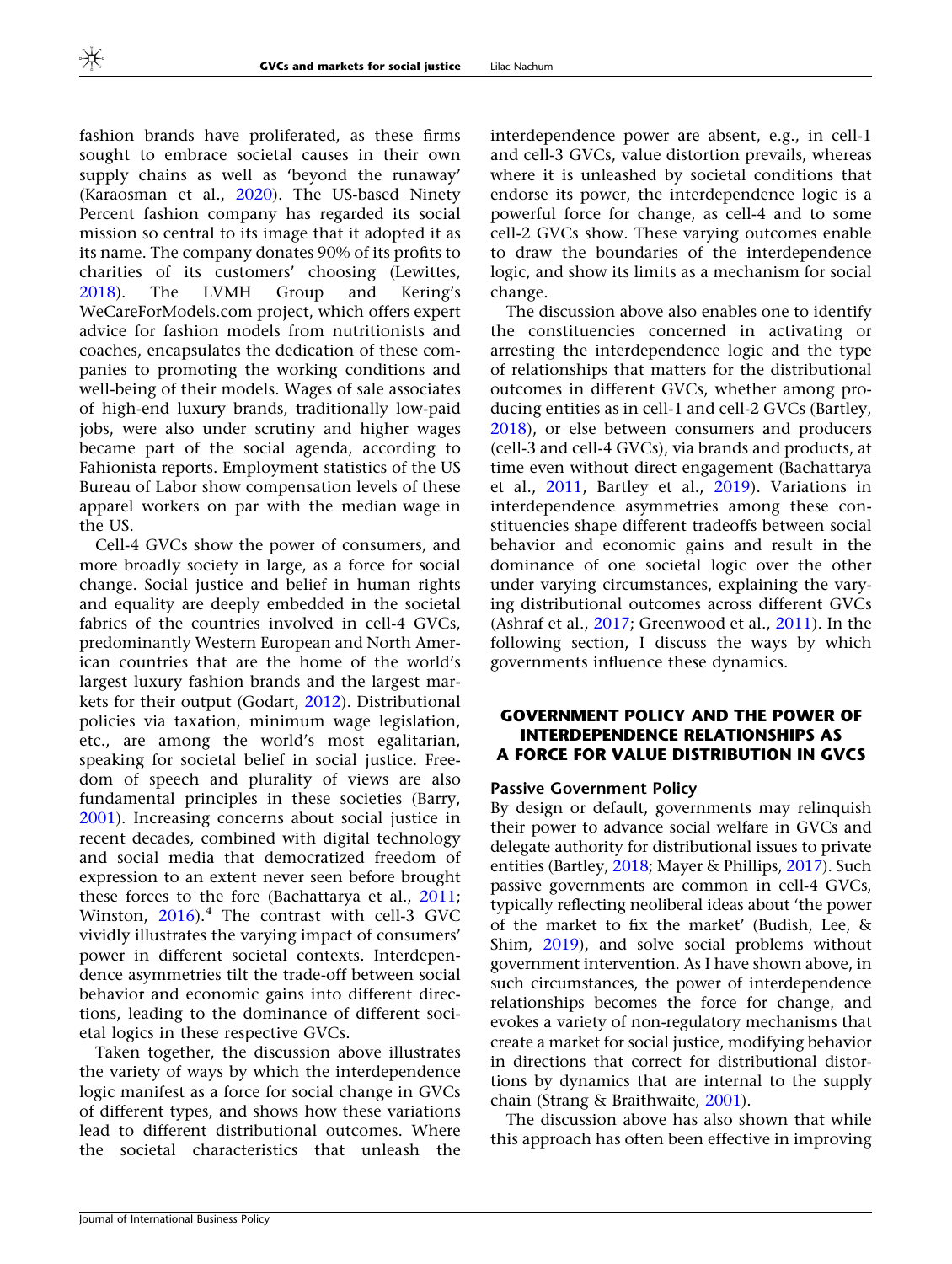distributional outcomes in cell-4 GVCs that operate in various high-interdependence countries, its success in low-interdependence countries has been mixed at best. Absent societal pressure to channel the power of interdependencies towards advancing social justice, passive governments enable private actors to utilize their power to appropriate disproportional shares of values themselves, as the example of Bangladesh factory owners demonstrates. Lead firms may put price pressure on manufacturers, which is often passed on to workers in the form of low wages and poor working conditions (Human Rights Watch, [2019;](#page-21-0) Locke, [2013](#page-22-0); Locke & Samel, [2018\)](#page-22-0). They were also found to award work to factories run in full compliance with their codes of conducts, whereas those that violated these codes continue to receive work (Bartley, [2011\)](#page-20-0). In a study of the garment industry in Indonesia, Amengual and Chirot [\(2016](#page-20-0)) show that efforts by the ILO Better Work Program to improve distributional outcomes are also conditioned upon the presence of active governments that empower global constituencies to enforce compliance. Amengual et al. [\(2020](#page-20-0)) show that rigid contracting relationships prevented the buyer from using order allocation to reward improvement and inflexible commercial relationships constrain buyers' ability to provide incentives to promote labor compliance. Nor is the effectiveness of civil society as a force for social change always self-evident in the absence of government. As increasing shares of GVC value are generated by lead firms originating in low interdependence countries and sold in such countries (cell-3 GVCs), civil society may not be a force for just value distribution and social welfare (Coslovsky, [2014](#page-20-0)).

# Facilitative Government Policy

Governments of both producing and consuming countries may play a facilitative role by steering the direction of actions by GVC constituencies towards socially desired outcomes. In this capacity, governments create the conditions that enable GVC constituencies to unleash the interdependence power towards balanced value distribution (Bartley, [2011;](#page-20-0) Distelhorst et al., [2015\)](#page-21-0). For instance, governments may introduce policies that reinforce actions by private actors towards improvement of labor standards. Studies suggest that in many cases, such facilitating actions by governments might be the key predictor of lead firms' ability to impose codes of conduct and ensure manufacturers' compliance (Amengual, [2010;](#page-20-0) Coslovskey, [2014;](#page-20-0)

Coslovsky & Locke, [2013;](#page-20-0) Locke, [2013;](#page-22-0) Locke, Rissing, & Pal, [2013](#page-22-0); Zeitlin, [2011](#page-23-0)).

Another venue via which producing government policies can facilitate the power of interdependence relationships is by reducing interdependence asymmetries in GVCs relationships, for instance, by supporting labor unions. Such endorsements facilitate the emergence of labor unions and enable labor to exercise collective agency and bargain for enhanced pay and working conditions, as the example of Cambodia suggests as well as studies elsewhere (Hastings, [2019](#page-21-0); Stringer et al., [2014\)](#page-23-0). Yet another facilitative role by governments is by supporting the development of local capabilities. As manufacturers move up the value chain, their differentiation options increase, strengthening their negotiating power and enabling them to appropriate greater value via GVC participation (Görg & Seric, [2013](#page-21-0)).

Consuming countries' policies have also played a facilitating role, both unilaterally and in collaboration with others, by activating the power of interdependence to bring about change. The US has frequently evoked its power by using preferential access clauses to demand change and force producing countries' governments to introduce favorable social policies. The suspension of Bangladesh's preferential tariffs following the Rana Plaza tragedy until workers' rights improve suggests an example. This action led to a raise of the minimum wage ahead of the requirement of Bangladesh's labor law (Greenhouse, [2013\)](#page-21-0). The US exercised such pressure in the Caribbean Basin as well, to analogous effects (Schrank, [2009](#page-23-0)). Similar attempts have also been made at the regional level, championed by the EU, in the form of labor provisions in regional trade agreements (Coslovsky, [2014;](#page-20-0) O'Brien et al., [2000;](#page-22-0) Polaski, [2004\)](#page-22-0). The success of the ILO Better Work Programme in mobilizing national and global constituencies to improve labor conditions demonstrates the facilitative power of IGOs.

#### Active Government Policy

Governments may assume an active role in distributing GVC value. Rather than creating the conditions for actions by other constituencies, which governments do as facilitators, active governments embrace themselves actions designed to distribute value in socially desired manner. In this capacity, governments employ legislative, monetary, and distributive power to activate interdependence dynamics (Davis, et al., [2018\)](#page-21-0). In their legislative capacity, governments can set legally mandatory terms to dictate the conditions under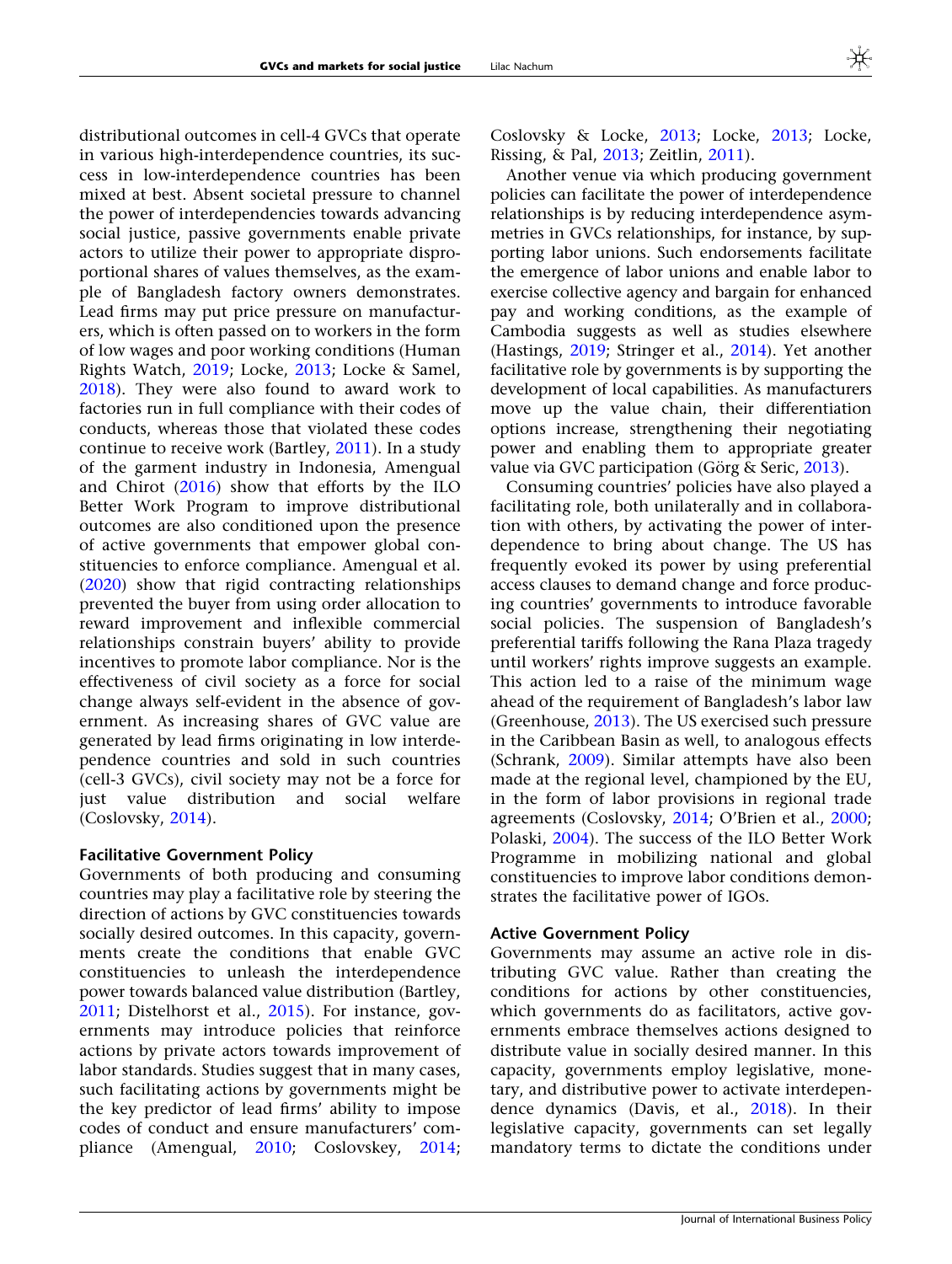which GVCs operate. They may also offer monetary rewards in return to improvement of working conditions, and employ minimum wage legislation and taxation to distribute value (Mayer & Phillips, [2017\)](#page-22-0). The so-called 'Nordic Model' of social responsibility (GjØlberg, [2010](#page-21-0)) illustrates how the interdependence logic has been institutionalized by active governments that have been actively imposing it via their policies. The introduction of legally binding clauses for social standards in trade agreements with strict enforcement provisions whereby violations entail economic sanction or withdrawal altogether, represents attempts by consuming countries to evoke the independence logic by their own actions (Campling et al., [2016](#page-20-0); Haworth, Hughes & Wilkinson, [2005](#page-21-0)).

A noteworthy difference between governments in facilitative or active capacities relate to the tools via which their power manifest. As facilitators, governments may impose soft power to bring about change whereas in their active capacity governments often employ legislative power to introduce policies that would lead to desired outcomes. These differences entail that active government policy is exercised predominantly at the national level, as regional associations and IGOs lack the enforcement power needed for such policies.

As supply chains became global in their entire value-creating activities, however, the ability of both national and regional governments to effectively regulate social conduct, even those domiciled within their jurisdictions, has diminished and at time dissipated entirely (World Bank, [2020\)](#page-23-0). Increasingly fragmented and footloose GVCs have exposed the limits of national and regional regulatory stance to amend their conduct and revealed their legitimacy deficits as they aspire to regulate global affairs (Mayer & Gereffi, [2010;](#page-22-0) Zhou & Cuyvers, [2011\)](#page-23-0). Studies demonstrate the failure of the EU to regulate labor standards in apparel factories in Moldova (Smith et al., [2018\)](#page-23-0) and Morocco (Barrientos, Gereffi, & Rossi, [2011\)](#page-20-0), pointing at the mismatch between the EU goals and the global structure of GVCs. The failure of continuous attempts to regulate social standards in GVCs on a multilateral level via the WTO (Campling et al., [2016](#page-20-0)) have further undermined the effectiveness of active government policy.

#### Inhibitive Government Policy

Governments have the ability to do away with the power of the interdependence logic altogether and undermine its effectiveness as a mechanism for administering value distribution. They employ this power when amendments of distributional distortions are inconsistent with their political and/or economic goals, as the example of Ethiopia suggests. Through formal policy constraints and sanctions, governments define the scope of actions that receive political accreditation, and approve the private constituencies that can embrace them. They also have the power to draw the boundaries of the desired societal outcomes.

Governments can inhibit labor association, weakening labor's ability to strengthen their power vis-a` vis their employers, and arrest efforts by lead firms to improve governance practices in their supply chains. Bartley's ([2018\)](#page-20-0) study of labor practices in Indonesia and China shows that local repression limits what global standards could accomplish. Governments that shy away from collaborative relationships via international institutions and challenge their efforts to change domestic regulatory stance undermine yet another venue via which the power of interdependence relationships can bring about social change. Government policies may also arrest efforts by civil society to activate the interdependence logic as a mechanism for change.

Table [2](#page-17-0) presents a summary of the varying roles that governments assume in determining the effectiveness of interdependence relationships in GVCs. It suggests that, at least in the apparel industry that was my focus here (see more on this below), governments' facilitative role leads to the most desired distributional outcomes. In this role, whereby active governments assume the distributive capacity themselves or else undermine the social conditions that enable it, governments create the conditions that enable GVC constituencies to unleash the power of interdependencies towards just value distribution. The effectiveness of this policy across GVC types further accentuates its appeal. Passive policy stance, in which governments relinquish social welfare to private participants, is also effective in amending distributional distortions, but its limited scope to high-interdependence settings undermines its power in contexts in highest need of amendments. As the discussion above also suggests, other policy roles arrest the interdependence logic or else undermine its effectiveness, to the detrimental of distribution justice. Attention thus shifts to the policy actions that would unleash the power of interdependencies to amend distributional distortions rather than to tackling the task itself. This discussion suggests that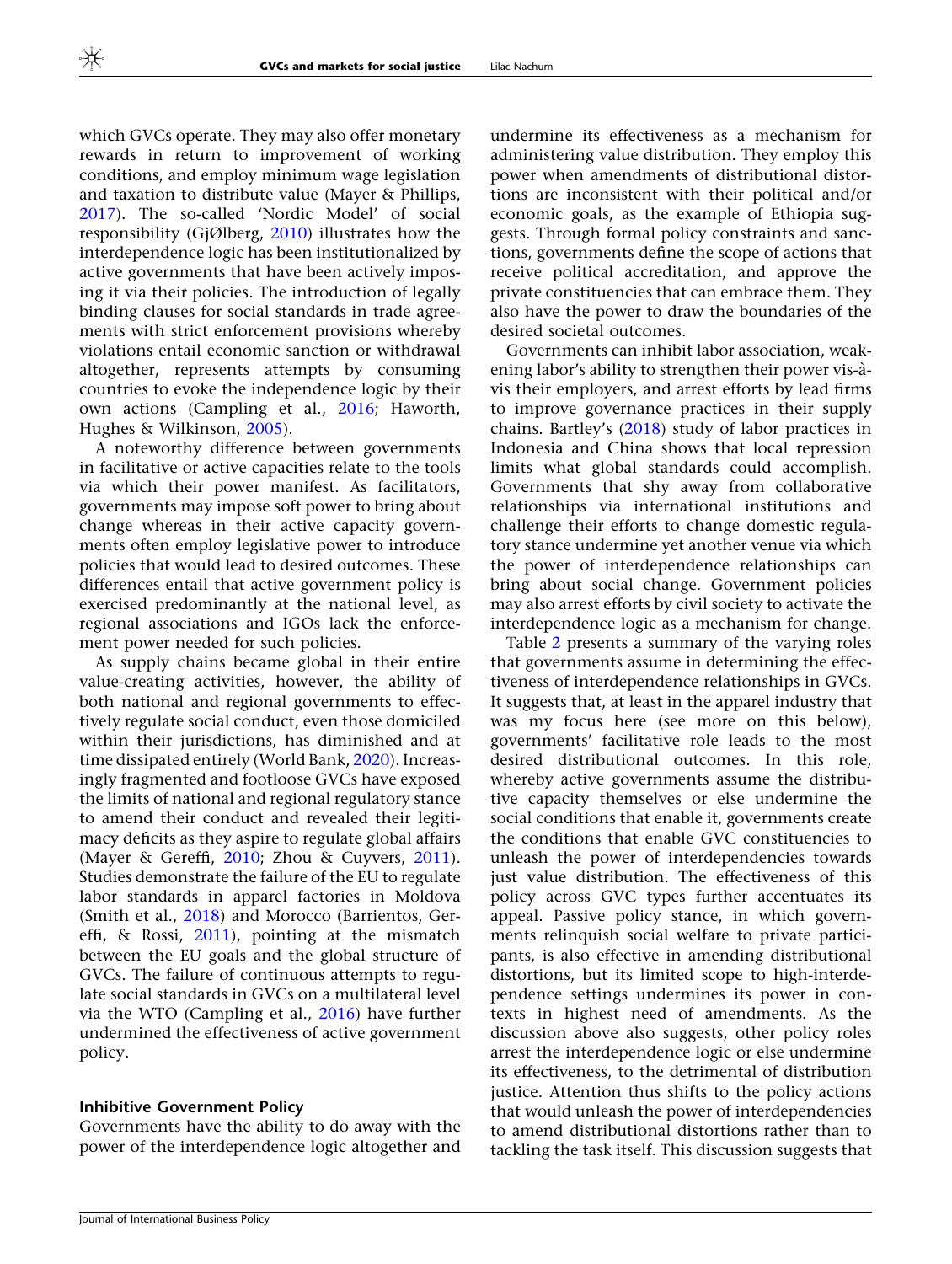| Policy<br>role: | Unilaterally:                                                                                                                                                                                                                                                                                                              |                                                                                               | Multilaterally: Trade                                                                                                         | Implications for value                                                                                                                                                                 |
|-----------------|----------------------------------------------------------------------------------------------------------------------------------------------------------------------------------------------------------------------------------------------------------------------------------------------------------------------------|-----------------------------------------------------------------------------------------------|-------------------------------------------------------------------------------------------------------------------------------|----------------------------------------------------------------------------------------------------------------------------------------------------------------------------------------|
|                 | Producing countries                                                                                                                                                                                                                                                                                                        | Consuming<br>countries                                                                        | agreements, IGOs                                                                                                              | distribution                                                                                                                                                                           |
| Passive         | Responsibility for value distribution outsourced to private GVC constituencies                                                                                                                                                                                                                                             |                                                                                               |                                                                                                                               | High-interdependence countries:<br>Value distribution administered<br>via interdependence<br>relationships;<br>Low-interdependence<br>countries: Distorted value<br>distribution       |
| Facilitative    | Enable activation<br>interdependence power by<br>other participants:<br>1. Supportive legislation to lead<br>firms' initiatives;<br>2. Reduce interdependence<br>asymmetries: Capability<br>development of local<br>manufacturers;<br>3. Reduce interdependence<br>asymmetries: Unionization and<br>labor burgeoning power | Market access<br>conditional upon<br>improvement of<br>distributional<br>outcome: Bilaterally | Market access conditional<br>upon improvement of<br>distributional outcome:<br>Multilaterally; Activating<br>members' actions | Value distribution administered<br>via interdependence relationships                                                                                                                   |
| Active          | Replaces interdependence logic<br>in administering value<br>distribution:<br>1. Legislative role (minimum<br>wage);<br>2. Distributive role (taxes);<br>3. Monetary role (tax benefits)                                                                                                                                    | Legally binding<br>social standards<br>included in national<br>trade policy                   | The absence of enforcement<br>power undermines active<br>policy role                                                          | Effectiveness of<br>interdependence logic<br>undermined by limitations of<br>national and regional policy to<br>administer globally scattered<br>GVCs; Distorted value<br>distribution |
| Inhibitive      | Prevents exploitation of<br>interdependence power by<br>private GVC constituencies:<br>Prohibiting restrictions on lead<br>firms' initiatives, labor unions,<br>civil society freedom of speech                                                                                                                            | Unable/not<br>interested in<br>activating the<br>interdependence<br>logic                     | Prohibited by producing<br>country governments from<br>exercising their power to<br>activate the<br>interdependence logic     | Interdependence logic<br>ineffective; Distorted value<br>distribution                                                                                                                  |

<span id="page-17-0"></span>Table 2 Government policy and the effectiveness of the interdependence logic as a mechanism for value distribution (in italics – policies likely to lead to improved distributional outcomes)

the interdependence logic does not replace governments. Rather, its effectiveness appears to depend on government policies and might be undermined without them.

# DISCUSSION AND POSSIBLE EXTENSIONS

In this paper, I proposed a new mechanism for addressing the lingering challenge of value distribution in GVCs based on the power of interdependence relationships to reward socially desired behavior and create costs for non-compliance. By creating markets for social justice that derive their transformative power from within, the interdependence logic turns GVCs into their own de facto 'regulators' with the power to self-correct for

distributional distortions (Budish et al., [2019](#page-20-0)). This logic is particularly appropriate for a production system in which multiple constituencies scattered around the world operate in tandem without a hegemon with the power to set up global rules (Schrank & Whitford, [2011](#page-23-0); Zeitlin, [2011](#page-23-0)). I have demonstrated multiple paths for bringing about social change, by incorporating social values into branding or else via mobilization of key stakeholder groups, including governmental and non-governmental ones. I have also shown that notwithstanding its appeal, the transformative power of the interdependence logic depends on the presence of societal conditions that legitimate its use and channel it towards the improvement of social welfare. Societal context determines the extent to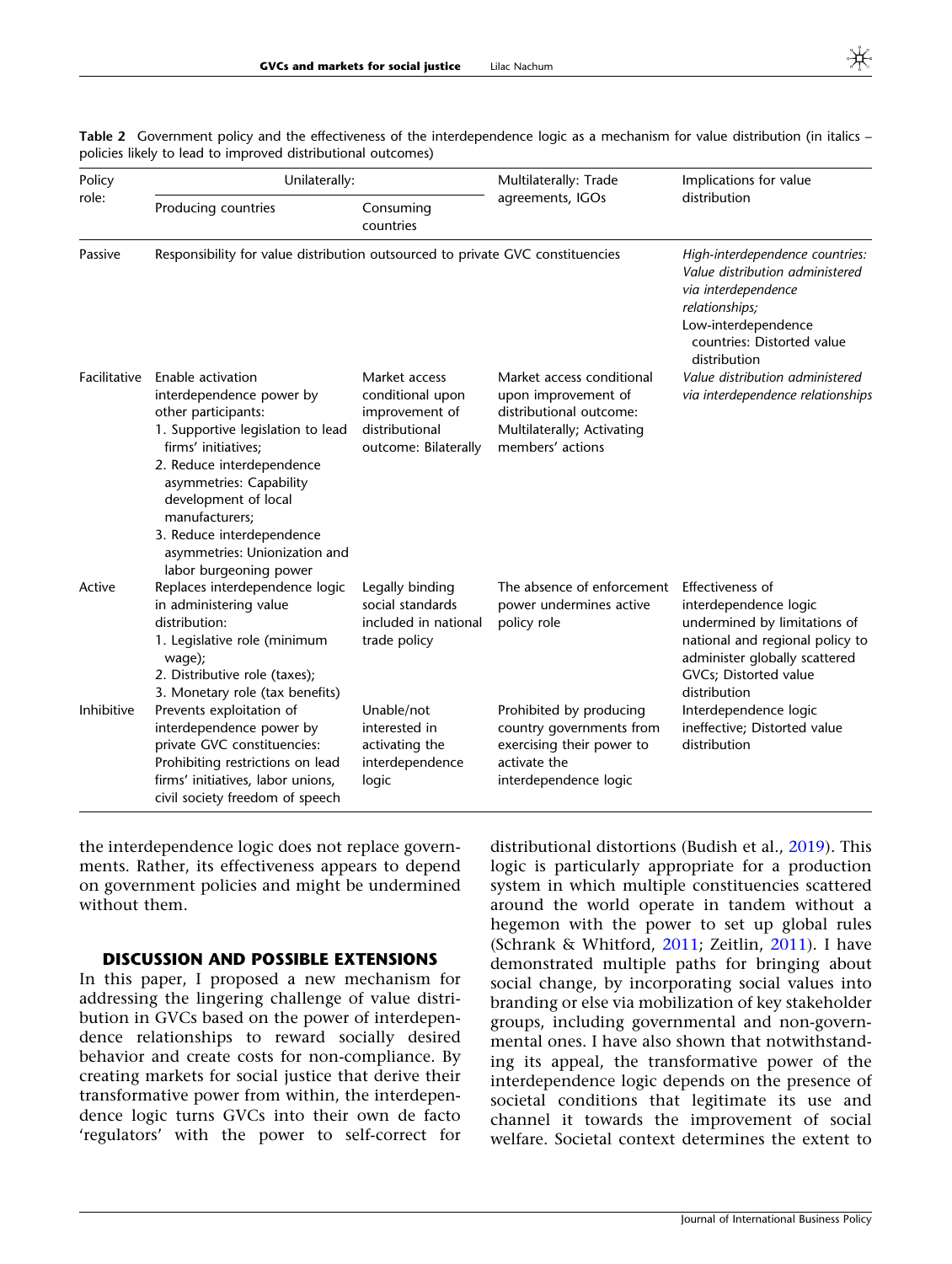which interdependence relationships can amend social distortions. This contextual variation is associated with diverse role of government policy, as it determines the effectiveness of the interdependence logic as a force for change. These conclusions are consistent with studies that have demonstrated the critical role of domestic empowerment in the success of transnational solutions to improve value distribution in GVCs (Bartley, [2011](#page-20-0); Brutlz & McDermott, [2014;](#page-20-0) Coslovsky & Locke, [2013;](#page-20-0) Distelhorst et al., [2015;](#page-21-0) Locke, [2013\)](#page-22-0). The employment of the interdependence logic enables me to offer a novel perspective to the mechanisms through which the complementarity between transnational solutions and local institutions emerge.

Moreover, I extended the scope of discussions of value distribution to GVCs that have received limited attention by research thus far. Echoing the predominant nature of GVCs during the last decades (Milberg & Winkler, [2013;](#page-22-0) Powell, [2014\)](#page-22-0), extant research has focused almost entirely on North–South GVCs (cell-2, Fig. [2\)](#page-9-0). Recent developments, including growing South–South production relationships (cell-1 GVCs), changing balance between consuming and producing countries (cell-3 GVCs) and between labor and capital (cell-4 GVCs) have given rise to GVCs of different types. Anti-globalization sentiments, automation and robotics, and most recently the global COVID-19 pandemic, have caused lead firms to shift production to their home countries in the developed world, transforming cell-2 GVCs into cell 4. As I have shown in this article, these GVCs raise different challenges for value distribution and embody varying means for the employment of the interdependence logic as a force for change. Their incorporation in the theoretical framework I developed enabled me to extend theory and policy discussions in important ways and draw attention to relationships that have gone unnoticed by extant research.

The paper opens up a large area for future research to further articulate the dynamics of the interdependence logic and draw its boundaries as a force for change. GVCs vary considerably in their structure, the nature of the transactions, and participants' skill levels (Gereffi et al., [2005;](#page-21-0) Mahutga, [2014](#page-22-0)), and these differences affect interdependence asymmetries and the transformative power of interdependence relationships. For instance, while in the apparel industry there are considerable power asymmetries between manufacturers and lead firms, these are much smaller in the electronic industry (Locke & Samel, [2018](#page-22-0)). Under such circumstances, lead firms have little, if any, leverage over manufacturers, questioning their effectiveness as agents of change (Locke et al., [2013](#page-22-0)). Pressure by civil society activists to amend distributional distortions likewise varies considerably across GVCs. Anti-sweetshop campaigns have been a major force for change in the apparel industry (Distelhorst & Locke, [2018\)](#page-21-0) but have seldom been activated in the mobile technology industry, in spite of considerable distributional distortions (Kraemer et al., [2011\)](#page-22-0). The framework I developed here appears to be most effective in amending distributional distortions in certain types of GVCs, notably buyer-dominated GVCs (Gereffi et al., [2005;](#page-21-0) Mahutga, [2014\)](#page-22-0). Its broader validity beyond these GVCs requires further scrutiny by future research.

Future research may also develop the understanding of the societal characteristics that affect the interdependence logic and its transformative power. Developing measures of this construct that would enable validate the framework I developed based on large-scale data would support this endeavor. There are no rigorous ways to measure the prevalence of the interdependence logic in a society, but some measures could offer indicative evidence. For instance, egalitarian view and the likelihood of societal pressure towards just social distribution are likely to be reflected in measures such as taxation policy, minimum wage legislation, and Gini coefficients. Similarly, freedom of expression can be proxy by measures of global freedom and Internet freedom. The number of NGOs in a country and the number of IGOs to which a country is a signatory are indicative of the power of these constituencies to instill change.

The study of GVCs situated in settings that do not support the interdependence logic as a force for change (cell 1 in Fig. [2\)](#page-9-0) is also warranted in order to offer insights into possible solutions for distributional distortions under such circumstances. Future research may inquire broadly about alternative solutions in the absence of local inclination to enable the interdependence logic.

Another important task for future research is the study of new types of GVC participants, as they affect the dynamics of interdependence relationships and distributional outcomes. One such noteworthy participant is lead firms from lowinterdependence countries, often former contract manufacturers to global brands that upgraded along the value chain and started to sell their products under their own brand names around the world (Dindial et al., [2020;](#page-21-0) Tokatli, [2007](#page-23-0)). Although originating in low-interdependence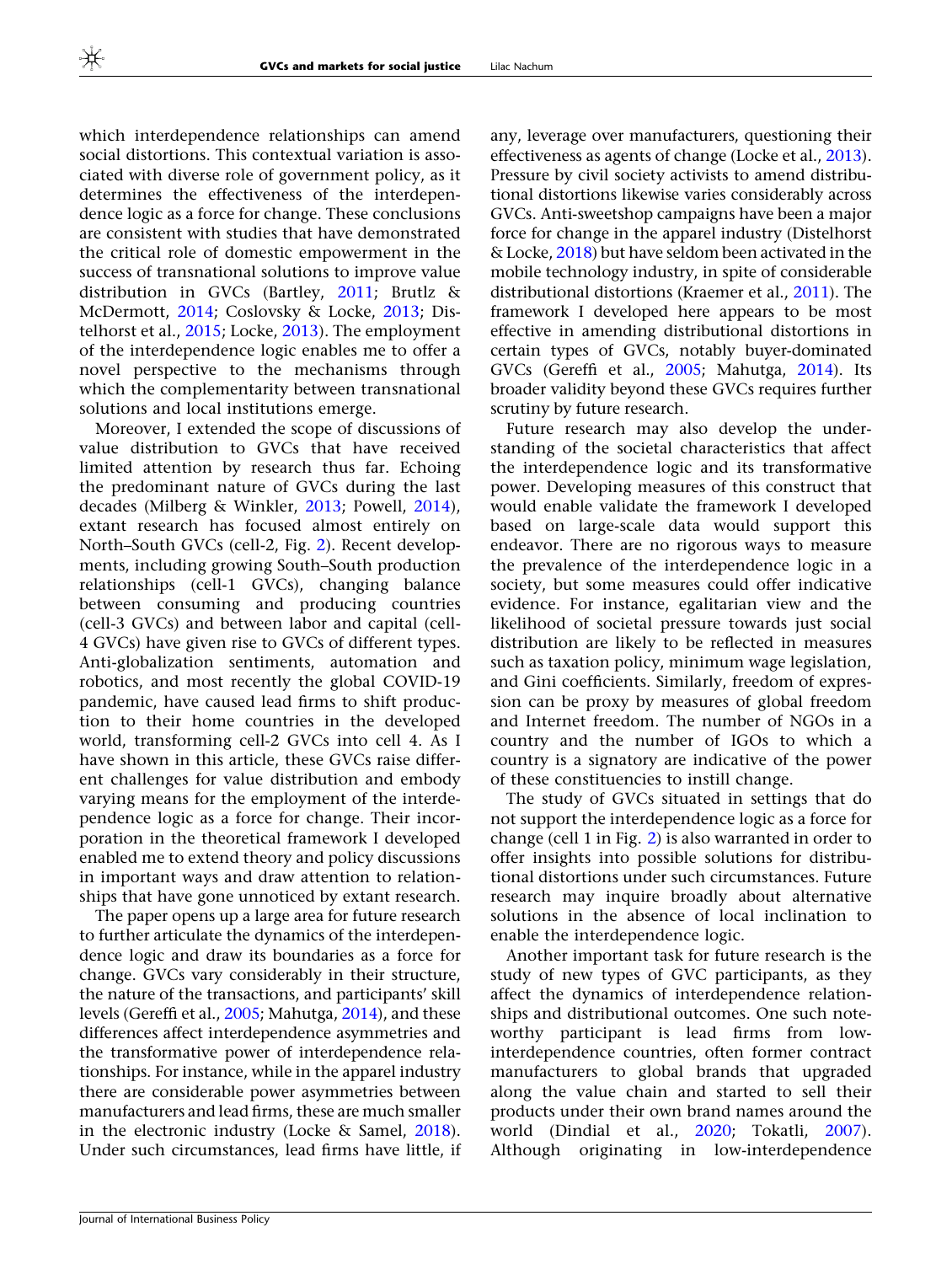<span id="page-19-0"></span>countries, these firms often adopt most advanced governance practices in their GVCs, treating them as central to their efforts to establish themselves as credible and legitimate global brands and an imperative for their global aspiration. Turkey's Mavi jeans is a case in point. The company aims at much higher corporate responsibility and occupational practices than those required by Turkey's stock exchange where the firm is listed. Mavi had introduced voluntarily governance practices based on standards of high-interdependent countries, although more than 80% of its suppliers and nearly 90% of its labor force are based in Turkey (Avery & Yucaoglu, [2019](#page-20-0)). This example shows that consuming-country standards can shape social practices in GVCs from far away also for less embedded entities (Bartley et al., [2019\)](#page-20-0), and they are more influential than that of home countries.

Another change in GVC dynamics that warrants additional research attention is the rise of a new type of small fashion company that enters the market in large numbers in recent years, and is changing market dynamics and power relationships (McKinsey, [2020](#page-22-0)). The small scale of these firms is transforming a traditionally concentrated oligopolistic market of large global firms outsourcing from highly fragmented manufacturing industries into more equal balance of power between lead firms and their suppliers. It undermines lead firms' power to impose their governance practices on their suppliers, challenging a major venue for correction of distribution distortions (Locke, [2013\)](#page-22-0). Civil society is also less attentive to the activities of such small firms and seldom targets their social standards (Geferri & Mayer, 2010), further weakening the power of interdependence relationships as a mechanism for change.

#### ACKNOWLEDGEMENTS

I extend deep gratitude to Professor Rabellotti, one of the editors of this Special Issue, and to two anonymous referees for excellent guidance on the revision of the paper. The paper originates in a large-scale global project that was initiated and directed by Professor

#### **REFERENCES**

- Abbott, K., & Snidal, D. 2000. Hard and soft law in international governance. International Organization, 54(3): 421–456
- Abbott, K. & Snidal, D. 2010. International regulation without international government: Improving IO performance through orchestration. Review of International Organizations. 5: 315–344.

Yoshiteru Uramoto of Sofia University, Tokyo, with input from a team of researchers from around the world. The contributions of these constituencies are gratefully acknowledged, with special recognition extended to Professor Uramoto for his dedicated leadership and support.

#### **NOTES**

<sup>1</sup>Different terms have been employed in research in this area to describe the processes by which raw material, intermediaries, and semi-finished goods circulate among multiple participants scattered around the world and brought to market (see Kano, Tsang, & Yeung, [2020](#page-21-0) for review). A few predominant terms have emerged. These are global commodity chains (GCC) and its more recent evolution into the so-called global value chains (GVC) (Gereffi, [2018](#page-21-0)), often referred to as GCC/GVC. Another common term is global production networks (GPN) (Coe & Yeung, [2015](#page-20-0)). These terms are underpinned by different theories and varying conceptualizations of the production systems. Although I blend elements of both approaches, I employ the term GVC because it is the more commonly employed in the literature.

<sup>2</sup>Implicit here is the assumption that the production and consumption are separated and take place in different countries, which is the typical case of GVCs. Value chains that do not correspond to this condition, commonly referred to as horizontal investment, are outside the scope of this paper.

<sup>3</sup>The introduction of robotics to apparel production has increased the prevalence of such GVCs beyond luxury fashion, but so far has been small in scale.

<sup>4</sup>Legislation by national and regional authorities, notably the EU, might have also played a role in legitimizing these societal concerns and supporting the conditions that enable their expression (Bartley, [2011;](#page-20-0) Campling et al., [20116](#page-20-0)). I will address this role in greater detail in the next section.

- Achabou, A.M. & Dekhili, S. 2013. Luxury and sustainable development: Is there a match? Journal of Business Research, 66(10): 1896–1903
- Alamgir, F., & Banerjee, S. B. 2018. Contested compliance regimes in global production networks: Insights from the Bangladesh garment industry. Human Relations, 72: 272–297.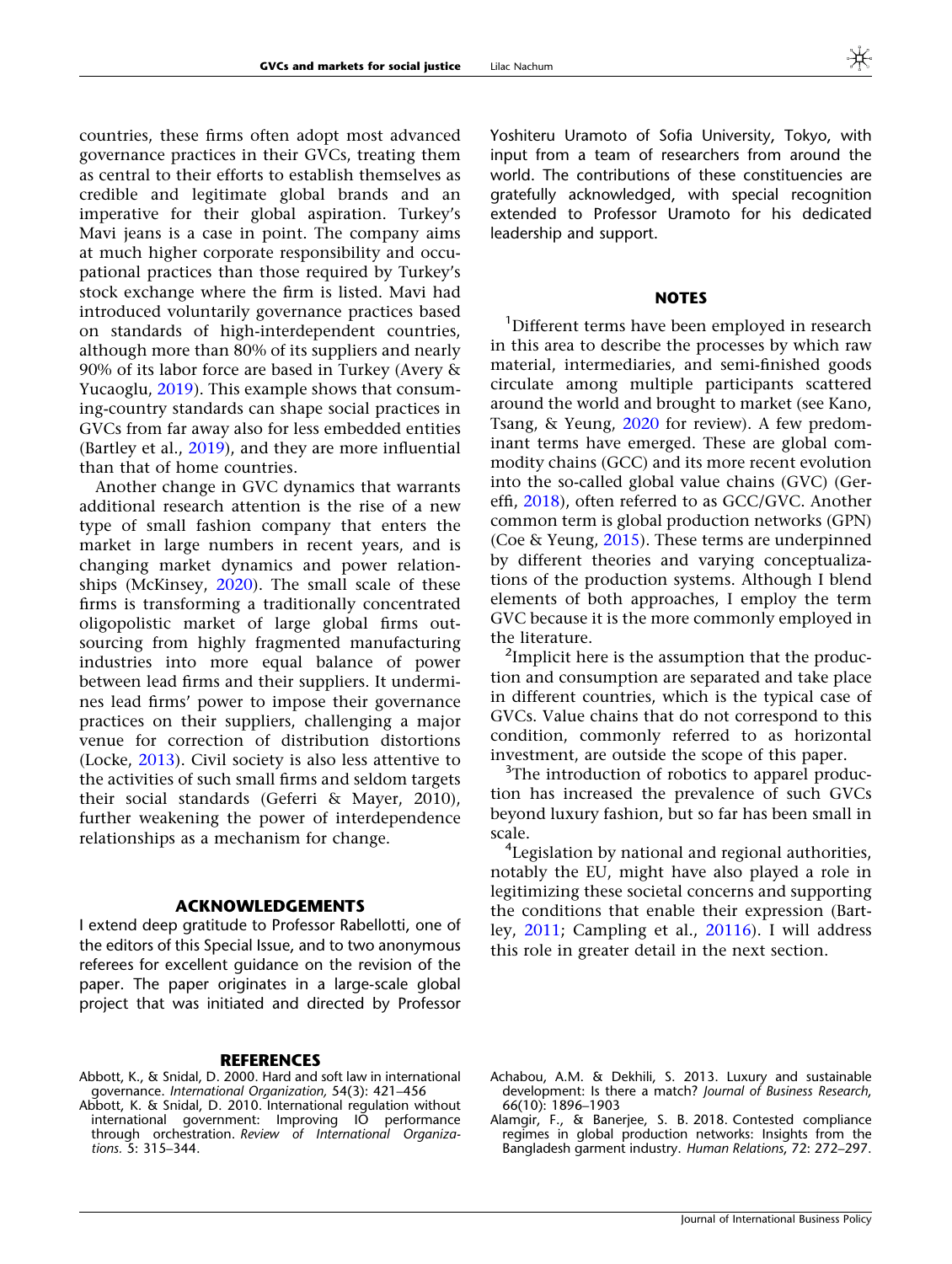- <span id="page-20-0"></span>Amengual, M. 2010. Complementary labor regulation: The uncoordinated combination of state and private regulators in the Dominican Republic. World Development, 38: 405-414.
- Amengual, M., & Chirot, L. 2016. Reinforcing the state: Transnational and state labor regulation in Indonesia. ILR Review, 69(5): 1056–1080
- Amengual, M., Distelhorst, G., & Tobin, D. 2020. Global purchasing as labor regulation: The missing middle. ILR Review, 73(4): 817–840
- Anholt, S. 2006. Public diplomacy and place branding: Where's the link? Place Brand and Public Diplomacy, 2: 271–275
- Antràs, P. 2020. Conceptual aspects of global value chains. World Bank Economic Review
- Ashraf, N., Ahmadsimab, A. & Pinkse, J. 2017. From animosity to affinity: The interplay of competing logics and interdependence in cross-sector partnerships. Journal of Management Studies, 54: 793–822
- Avery, J., & Yucaoglu, G. 2019. Mavi: Fashioning a path to brand growth. Harvard Business School Case #9-517-075
- Bair, J. & Werner M. 2011. Commodity chains and the uneven geographies of global capitalism: A disarticulations perspective. Environment and Planning A, 43: 988–997
- Bair, J., Anner, M., & Blasi, J. 2020. The political economy of private and public regulation in Post-Rana Plaza Bangladesh. ILR Review, 73(4): 969–994
- Baldwin, R. E. 2012. Global supply chains: Why they emerged, why they matter, and where they are going. Centre for Economic Policy Research (CEPR), Discussion Paper No. DP9103
- Baldwin, R. E. 2016. The great convergence: Information technology and the new globalization. Cambridge: Harvard University Press.
- Bapuji, H., Ertug, G., & Shaw, J.D. 2020. Organizations and societal economic inequality: A review and way forward. Academy of Management Annals, 14: 60–91
- Barnett, M. & Duvall, R. 2005. Power in international politics. International Organization, 59: 39–75.
- Barnett, M., & Finnemore, M. 2004. Rules for the world: International organizations in global politics. Cornell University Press, Ithaca
- Barrett, P.M. & Baumann-Pauly, D. 2019. Made in Ethiopia: Challenges in the Garment Industry's New Frontier. NYU Stern, Center for Business and Human Rights
- Barrett P., Baumann-Pauly D. and Gu A. 2018. Five years after rana plaza: The way forward. NYU Stern Center for Business and Human Rights
- Barrientos, S., Gereffi, G., & Rossi, A. 2011. Economic and social upgrading in global production networks: A new paradigm for a changing world. International Labor Review, 150(3–4): 319– 340
- Barry, B. 2001. Culture and Equality: An Egalitarian Critique of Multiculturalism. Harvard University Press, Mass. Boston
- Bartley, T. 2011. Transnational governance as the layering of rules: Intersections of public and private standards. Theoretical Inquiries in Law, 12: 517–542
- Bartley, T., 2018. Rules without rights: Land, labor, and private authority in the global economy. Oxford: Oxford University Press
- Bartley, T., Soener, M., & Gershenson, C. 2019. Power at a distance: Organizational power across boundaries. Sociology Compass, 13(10): 1–14
- Berik G. & Rodgers YVMD. 2010. Options for enforcing labour standards: Lessons from Bangladesh and Cambodia. Journal of International Development, 22: 56–67
- Bhattacharya, C.B., & Sen, S. 2003. Consumer–company identification: A framework for understanding consumers' relationships with companies. Journal of Marketing, 67(2): 76– 88.
- Bhattacharya, C.B., Sen, S., & Korschun, FD. 2011. Leveraging corporate responsibility: The stakeholder route to maximizing

business and social value. Cambridge University Press, Cambridge, UK.

- Brechenmacher, S. 2017. Civil Society Under Assault: Repression and Responses in Russia, Egypt, and Ethiopia. Carnegie Endowment for International Peace.
- Bruszt, L. & McDermott G.A. (eds.) 2014. Levelling the playing field: Transnational regulatory integration and development. Oxford University Press: Oxford and New York.
- Budish, E., Lee, R. S., & Shim, J. J. 2019. Will the market fix the market? A theory of stock exchange competition and innovation. NBER w25855.
- Cabral, S., Mahoney, J., McGahan, A. & Potoski, M. (eds.) 2019. Value creation and value appropriation in the context of public and non-profit organizations. Strategic Management Journal, 40(4): Special Issue
- Campling, L., Harrison, J., Richardson, B., & Smith, A. 2016. Can labour provisions work beyond the border? Evaluating the effects of EU free trade agreements. International Labour Review, 155(3): 357–82
- Caney, S. 2005. Global interdependence and distributive justice. Review of International Studies, 31(2): 389-399
- Caschili, S., Medda, F.R. & Wilson, A. 2015. An interdependent multi-layer model: Resilience of international networks. Networks and Spatial Economics, 15: 313–335
- Casciaro, T., & Piskorski, M. J. 2005. Power imbalance, mutual dependence, and constraint absorption: A closer look at resource dependence theory. Administrative Science Quarterly, 50(2): 167–199.
- Chalmers J. 2013. Special Report: How textile kings weave a hold on Bangladesh. Reuters, May 2nd.
- Chambers S., & Kopstein J. 2006. Civil society and the state. In J.S. Dryzek et al. (eds.), The Oxford handbook of political theory. Oxford: Oxford University Press, pp. 363–381
- Chan, J., Pun, N., & Selden, M. 2013. The politics of global production: Apple, Foxconn and China's new working class. New Technology, Work and Employment, 28(2): 100–115.
- Chatain, O. & Zemsky, P. 2011. Value creation and value capture with frictions. Strategic Management Journal, 32(11): 1206–1231.
- Coe, N.M., & Yeung, H.W.C. 2015. Global production networks: Theorizing economic development in an interconnected world. Oxford: Oxford University Press.
- Coe, N.M., & Yeung, H.W.C. 2019. Global production networks: Mapping recent conceptual developments. Journal of Economic Geography, 19(4): 775–801
- Coe, N.M., Dicken, P., & Hess, M. 2008. Global production networks: Realizing the potential. Economic Geography, 8(3): 271–95.
- Coleman, P.T. (ed.) 2011. Conflict, interdependence, and justice: The intellectual legacy of Morton Deutsch. New York: Springer.
- Coleman, P.T., Kugler, K., Mitchinson, A., Chung, C. & Musallam, N. 2010. The view from above and below: The effects of power and interdependence asymmetries on conflict dynamics and outcomes in organizations. Negotiation and Conflict Management Research, 3: 283–311
- Coleman, P. T., Vallacher, R. R. & Nowak, A. 2011. Tackling the great debate. In P.T. Coleman (ed.), pp, 273–289.
- Coslovsky, S. 2014. Flying under the radar? The state and the enforcement of labour laws in Brazil. Oxford Development Studies, 42(2): 190–216
- Coslovsky, S., & Locke, R. 2013. Parallel paths to enforcement: Private compliance, public regulation, and labor standards in the Brazilian sugar sector. Politics & Society, 41: 497–526
- Dahl, R.P. 1957. The concept of power. Behavioral Science, 2: 201–218.
- Dallas, M.P., 2014. Cloth without a weaver: Power, emergence and institutions across global value chains. Economy and Society, 43(3): 315–345.
- Dallas, M.P., Ponte, S., & Sturgeon, T.J. 2019. Power in global<br>value chains. Review of International Political Econvalue chains. Review of International Political Economy, 26(4): 666–694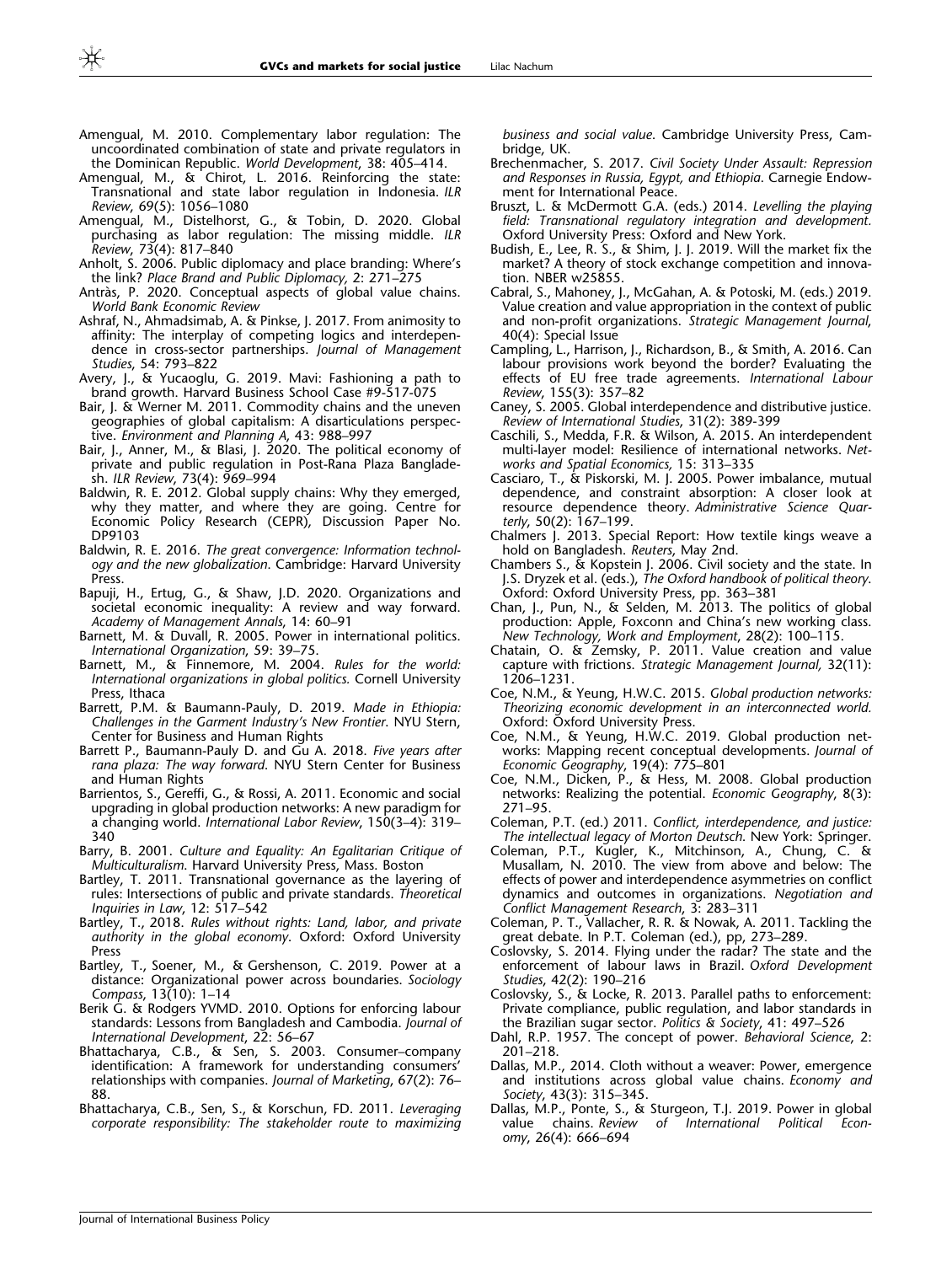- <span id="page-21-0"></span>Davis, D., Kaplinsky, R., & Morris, M. 2018. Rents, power and governance in global value chains. Journal of World-Systems Research, 24(1): 43–71.
- Dedrick, J., Kraemer K.L., & Linden, G. 2011. The distribution of value in the mobile phone supply chain. Telecommunications Policy, 35(6): 505–521
- Deloitte. 2018. Global powers of luxury goods. Deloitte, Italy.
- Deutsch, M. 1949. A theory of cooperation and competition. Human Relations, 21(2): 52-91.
- Deutsch, M. 1973. The resolution of conflict. Yale University Press, New Haven: CT
- Deutsch, M. 1985. Distributive justice: A social–psychological perspective. Yale University Press, New Haven.
- Dicken, P., Kelly, P. F., Olds, K., & Yeung, H. 2001. Chains and networks, territories and scales: Toward a relational framework for analyzing the global economy. Global Networks, 1(2): 1470–2266.
- Dindial, M., Clegg, J., & Voss, H. 2020. Between a rock and a hard place: A critique of economic upgrading in global value chains. Global Strategy Journal, 10(3): 473– 495
- Distelhorst, G., & Locke, R.M. 2018. Does compliance pay? Firm-level trade and social institutions. American Journal of Political Science, 62(3): 695–711
- Distelhorst, G., Locke, R.M., Pal, T., & Samel H.M. 2015. Production goes global, compliance stays local: Private regulation in the global electronics industry. Regulation & Governance, 9(3): 224–242.
- Donaghey, J., & Reinecke, J. 2018. When industrial democracy meets corporate social responsibility: A comparison of the Bangladesh Accord and Alliance as responses to the Rana Plaza disaster. British Journal of Industrial Relations, 56(1): 14–42.
- Emerson, R. M. 1962. Power-dependence relations. American Sociological Review, 27: 31–41.
- Farrell, H., & Newman, A. 2019. Weaponized interdependence: How global economic networks shape state coercion. International Security, 44(1): 42–79.
- Feng, P., & Ngai, C.B. 2020. Doing more on the corporate sustainability front: A longitudinal analysis of CSR reporting of global fashion companies. Sustainability, 12: 2477
- Gee, F., Pinson, C., &, Tibrewala, V. 1996. United Colors of Benetton. INSEAD Case IN1261-PDF-ENG
- Gereffi, G. 2018. Global value chains and development: Redefining the contours of 21st century capitalism. Cambridge: Cambridge University Press.
- Gereffi, G. 2019. Global value chains and international development policy: Bringing firms, networks and policy-engaged scholarship back in. Journal of International Business Policy, 2: 195–210
- Gereffi, G., Humphrey, J., & Sturgeon, T. 2005. The governance of global value chains. Review of International Political Economy, 12(1): 78–104
- GjØlberg, M. 2009. The origin of corporate social responsibility: Global forces or national legacies? Socio-Economic Review,  $7(4)$ : 605–637
- GjØlberg, M. 2010. Varieties of corporate social responsibility (CSR): CSR meets the ''Nordic Model''. Regulation & Governance, 4(2): 203–229
- Godart, F. 2012. Unveiling Fashion: Business, Culture and Identity in the most Glamorous Industry. Houndsmills: INSEAD Business Press, Palgrave McMillan.
- Görg, H. & Seric, A. 2013. With a little help from my friends: Supplying to multinationals, buying from multinationals, and domestic firm performance. UNIDO Development Policy, Statistics and Research Brunch
- Grabs, J., & Ponte S. 2019. The evolution of power in the global coffee value chain and production network. Journal of Economic Geography, 19: 803–828.
- Greckhamer, T. 2011. Cross-cultural differences in compensation level and inequality across occupations: A set-theoretic analysis. Organization Studies, 32(1): 85–115
- Greenhouse, S. 2013. Obama to suspend trade privileges with Bangladesh. New York Times, June 27th.
- Greenwood, R., Diaz A.M. & Li S.X. 2011. The multiplicity of institutional logics and the heterogeneity of organizational responses. Organization Science, 21(2): 521-539.
- Hamilton, G.G., Senauer, B., & Petrovic, M. (Eds.) 2011. The Market Makers: How Retailers are Reshaping the Global Economy. Oxford: Oxford University Press
- Han, Y.J., Nunes, J.C., & Drèze, X. 2010. Signaling status with luxury goods: The role of brand prominence. Journal of Marketing, 74(4): 15–30
- Hastings, T. 2019. Leveraging Nordic links: South African labor's role in regulating labor standards in wine global production networks. Journal of Economic Geography, 19: 921–942
- Haworth, N., Hughes, S., & Wilkinson, R. 2005. The international labour standards regime: A case study in global regulation. Environment and Planning A, 37(11): 1939–1953
- Hayden, R. 2002. Dictatorships of Virtue? States, NGOs, and the imposition of democratic values. Harvard International Review, 24(2): 56–61.
- Heinberg, M., Katsikeas, C.S., Ozkaya, H.E., & Taube, M. 2020. How nostalgic brand positioning shapes brand equity? Differences between emerging and developed markets. Journal of the Academy of Marketing Science, 48: 869–890
- Henderson, J., Dicken, P., Hess, M., Coe, N., & Yeung, H. W. C. 2002. Global production networks and the analysis of economic development. Review of International Political Economy, 9(3): 436–464
- Henisz, W.J., & Zelner, B.A. 2005. Legitimacy, interest group pressures and change in emergent institutions: The case of foreign investors and host country governments. Academy of Management Review, 30(2): 361–382
- Hennings N., et al., 2012. What is the value of luxury? A crosscultural consumer perspective. Psychology & Marketing Journal, 29(12): 1018–1034
- Human Rights Watch. 2019. Paying for a bus ticket and expecting to fly: How apparel brand purchasing practices drive labor abuses. Human Rights Watch, IFO and ILO
- Humphrey, J., & Schmitz H. 2002. How does insertion in global value chains affect upgrading in industrial clusters? Regional Studies, 36(9): 1017-1027.
- Hung, K. H., Li, S. Y., & Belk, R. W. 2007. Glocal understandings: Female readers' perceptions of the new woman in Chinese advertising. Journal of International Business Studies, 38(6): 1034–1105
- Ivarsson, I., & Alvstam, C. G. 2011. Upgrading in global valuechains: A case study of technology-learning among IKEAsuppliers in China and Southeast Asia. Journal of Economic Geography, 11(4): 731–752
- Janmaat, J. 2013. Subjective inequality: A review of international comparative studies on people's views about inequality. European Journal of Sociology, 54(3): 357–389
- Jespersen, K.S., Kelling, I., Ponte, S., & Kruijssen, F. 2014. What shapes food value chains? Lessons from aquaculture in Asia. Food Policy, 49(1): 228–240
- Johnson, D.W., & Johnson, R.T. 2005. New developments in social interdependence theory. Genetic, Social, and General Psychology Monographs, 131(4): 285-358.
- Joy, A., Sherry, J.F., Venkatesh, A., Wang, J., & Chan R. 2012. Fast fashion, sustainability, and the ethical appeal of luxury brands. Fashion Theory, 16(3): 273–296.
- Kaldor, M., Anheier, H., & Glasius, M. (eds.) 2003. Global civil society. Oxford: Oxford University Press.
- Kano, L., Tsang, E. W. K. & Yeung, H. W. 2020. Global value chains: A review of the multi-disciplinary literature. Journal of International Business Studies, 51: 577–622.
- Kaplinsky, R. 2005. Globalization, poverty and inequality. Cambridge: Polity Press.
- Karaosman, H., Perry, P., Brun, A. & Morales-Alonso, G. 2020. Behind the runway: Extending sustainability in luxury fashion supply chains. Journal of Business Research, 117: 652–663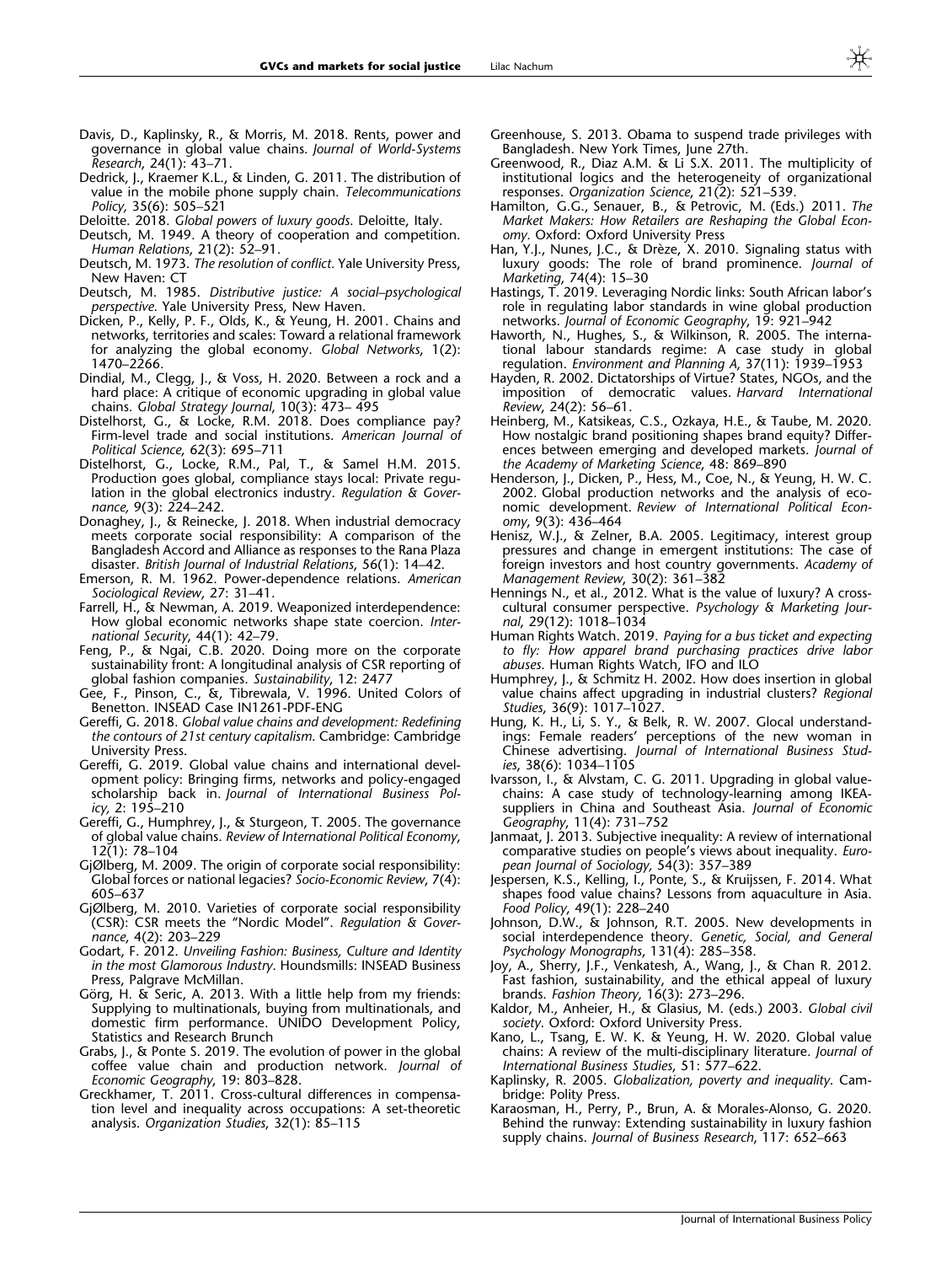- <span id="page-22-0"></span>Karombo, T. 2020. More African governments are quietly tightening rules and laws on social media. Quartz Africa, October 12
- Kelley, H. H., Holmes, J. G., Kerr, N. L., Reis, H. T., Rusbult, C. E., & Van Lange, P. A. M. 2003. An Atlas of interpersonal situations. New York, NY: Cambridge University Press.
- Keohane, R. O., & Nye, J. S. 1973. Power and interdependence. Survival, 15:4, 158–165
- Keohane, R. O., & Nye, J. S. 1987. Power and Interdependence revisited. International Organization, 41(4): 725–753.
- Kolben, K. 2004. Trade, monitoring, and the ILO: Working to improve conditions in Cambodia's garment factories. Yale Human Rights and Development Law Journal, 7: 79–107.
- Kraemer, K. L., Linden G. & Dedrick J. 2011. Capturing value in global networks: Apple iPad and iPhone. Mimeo UC Irvin and Berkeley.
- Kucera, D. 2004. Measuring trade union rights: A country-level indicator constructed from coding violations recorded in textual sources. ILO Policy Integration Department Working Paper No. 50.
- Lammers, J., & Galinsky A. D. 2009. The conceptualization of power and the nature of interdependency: The role of legitimacy and culture. In Tjosvold D. & Wisse B. (eds.), pp. 67–99
- Laudel, T. 2010. An attempt to determine the CSR potential of the international clothing business. Journal of Business Ethics, 96: 63–77.
- Lepak, D.P., Smith, K.G., & Taylor, M.S. 2007. Value creation and value capture: A multilevel perspective. Academy of Management Review, 32(1): 180-194.
- Levy, D. 2008. Political contestation in global production networks. Academy of Management Review, 33(4): 943–963
- Lewittes, E. 2018. 7 luxury brands that let you shop for a cause. Forbes, Aug. 19th
- Locke, R.M. 2013. The promise and limits of private power: Promoting labor standards in a global economy. Cambridge, UK: Cambridge University Press.
- Locke, R. M., & Samel, H. 2018. Beyond the workplace: ''Upstream'' business practices and labor standards in the global electronics industry. Studies in Comparative International Development, 53: 1–24
- Locke, R.M., Rissing, B.A. & Pal, T. 2013. Complements or substitutes? British Journal of Industrial Relations, 51: 519–552
- Magee, J. C., & Galinsky, A. D. 2008. Social hierarchy: The selfreinforcing nature of power and status. Academy of Management Annals, 2: 351–398.
- Mahutga, M. C. 2014. Global models of networked organization, the positional power of nations and economic development. Review of International Political Economy, 21(1): 157– 175
- Malinoski, M. 2012. On culture and income inequality: Regression analysis of Hofstede's international cultural dimensions and the Gini Coefficient. Xavier Journal of Politics, III(1): 32–48
- Mayer, F., & Gereffi, G. 2010. Regulation and economic globalization: Prospects and limits of private governance. Business and Politics, 12(3): 1–25.
- Mayer, F., & Phillips, N. 2017. Outsourcing governance: States and the politics of a 'Global Value Chain World'. New Political Economy, 22(2): 134–152
- McGrath, S. 2018. Dis/articulations and the interrogation of development in GPN research. Progress in Human Geography, 42: 509–528.
- McKinsey. 2017. Chinese Luxury Consumers: The 1 Trillion Renminbi Opportunity. China Luxury Report, May
- McKinsey. 2020. The State of Fashion 2020. McKinsey & **Company**
- Medema, S.G. 2007. The hesitant hand: Mill, Sidgwick, and the evolution of the theory of market failure. History of Political Economy, 39(3): 331–358.
- Mezzadra, S., & Neilson, B. 2013. Bordes as method. Duke and London: Duke University Press.
- Mihretu, M. & Llobet, G. 2017. Looking beyond the horizon: A case study of PVH's commitment to Hawassa's Industrial Park. June. Washington, DC: World Bank.
- Milberg, W., & Winkler, D. 2013. Outsourcing economics: global value chains in capitalist development. Cambridge: Cambridge University Press.
- Miles, R.E., & Snow, C.C. 2007. Organization theory and supply chain management: An evolving research perspective. Journal of Operations Management, 25(2): 459–463
- Newman, A. L., & Posner, E. 2011. International interdependence and regulatory power: Authority, mobility, and markets. European Journal of International Relations, 17(4): 589– 610.
- Nye, J.S., 2004. Soft power: The means to success in world politics. New York: Public Affairs.
- O'Brien, R., Goetz, A. M., Scholte, J. A., & Williams, M. 2000. Contesting global governance: Multilateral economic institutions and global social movements. Cambridge: Cambridge University Press.
- Oqubay, A. 2019. The Oxford handbook of the Ethiopian economy. Oxford and New-York: Oxford University Press.
- Overdevest, C., & Zeitlin, J. 2014. Assembling an experimentalist regime: Transnational governance interactions in the forest sector. Regulation & Governance, 8: 22–48
- Overdevest, C., & Zeitlin, J. 2018. Experimentalism in transnational forest governance: Implementing European Union forest law enforcement, governance and trade (FLEGT) voluntary partnership agreements in Indonesia and Ghana. Regulation & Governance, 12: 64–87
- Oyserman, D. 2006. High power, low power, and equality: Culture beyond individualism and collectivism. Journal of Consumer Psychology, 16: 352–356
- Palazzo, G. & Scherer, A.G. 2006. Corporate legitimacy as deliberation: A communicative framework. Journal of Business Ethics, 66: 71–88
- Piketty, T. 2014. Capital in the twenty-first century. Boston, MA: Harvard College.
- Pino, G., Amatulli, C., Peluso, A. M., Nataraajan, R., & Guido, G. 2019. Brand prominence and social status in luxury consumption: A comparison of emerging and mature markets. Journal of Retailing and Consumer Services, 46: 163–172
- Pitelis, C. N. 2009. The co-evolution of organizational value capture, value creation and sustainable advantage. Organization Studies, 30(10): 1115–1139
- Polaski, S. 2004. Protecting labor rights through trade agreements: An analytical guide. U.C. Davis Journal of International Law & Policy, 10(13): 13–25.
- Polaski, S. 2006. Combining global and local forces: The case of labor rights in Cambodia. World Development, 34(5): 919– 932.
- Ponte, S., & Gibbon, P. 2005. Quality standards, conventions and the governance of global value chains. Economy and Society, 34(1): 1–31
- Postuma, A., & Rossi, A. 2017. Coordinated governance in global value chains: Supranational dynamics and the role of the International Labour Organization. New Political Economy, 22(2): 186–202.
- Powell, B. 2014. Out of poverty: Sweatshops in the global economy. Cambridge: Cambridge University Press.
- Rodrige, J. P., Comtois, C., & Slack B. (eds.) 2013. The geography of transport systems. London: Routledge.
- Rodriguez-Garavito, C. A. 2005. Global governance and labor rights: Codes of conduct and anti-sweatshop struggles in global apparel factories in Mexico and Guatemala. Politics & Society, 33: 203–233.
- Rodrik, D. 2020. Putting global governance in its place. The World Bank Research Observer, 35(1): 1–18
- Rossi, A. 2013. Does economic upgrading lead to social upgrading in global production networks? Evidence from Morocco. World Development, 46: 223–233